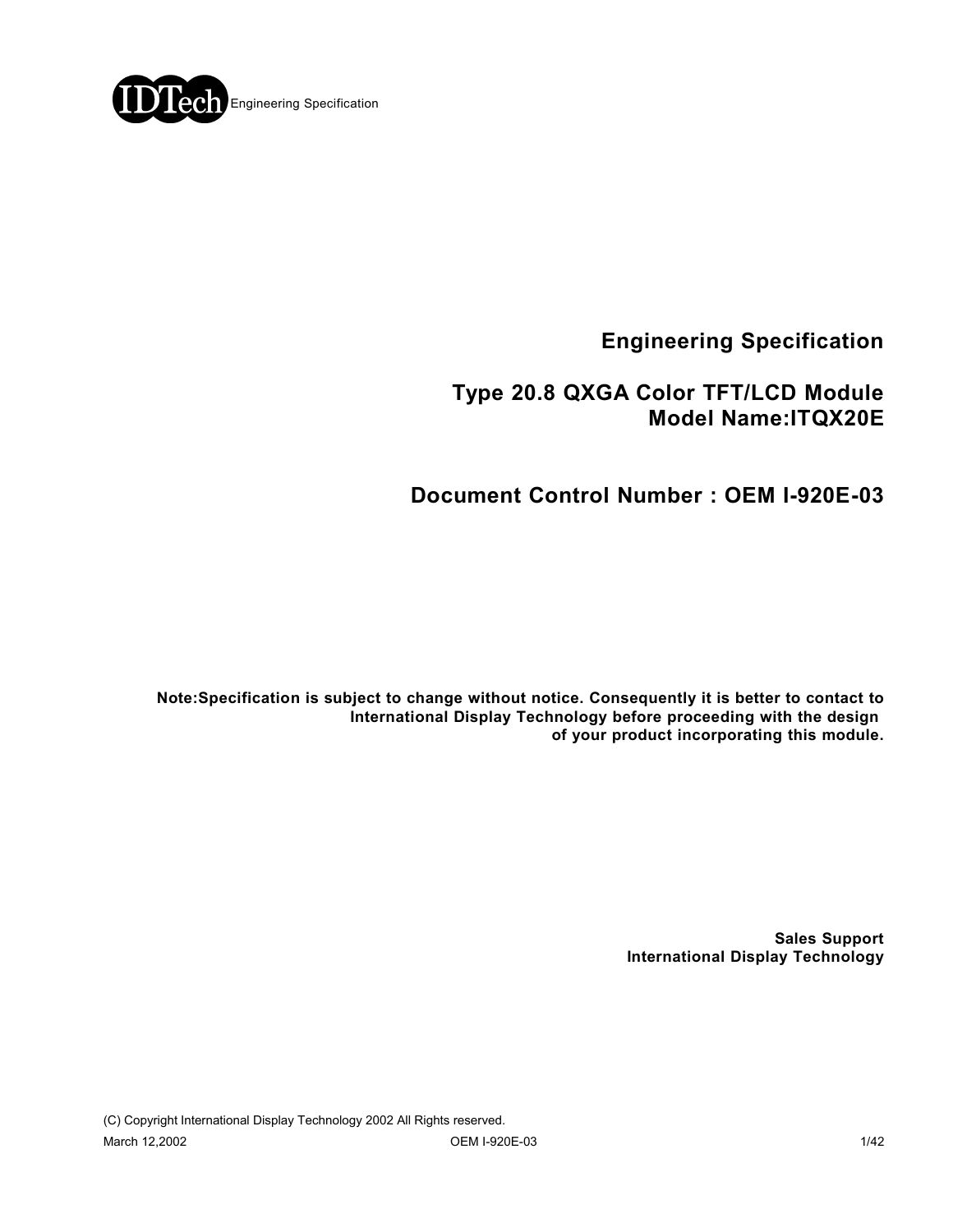

# **i Contents**

- **Contents**
- ii Record of Revision
- **1.0 Handling Precautions**
- **2.0 General Description**
- 2.1 Characteristics
- 2.2 Functional Block Diagram
- 2.2.1 Interface Summary
- **3.0 Absolute Maximum Ratings**
- **4.0 Optical Characteristics**
- **5.0 Signal Interface**
- 5.1 Connectors
- 5.2 Interface Signal Description
- 5.3 Interface Signal Electrical Characteristics
- 5.4 Inverter Connector Signal Description
- 5.5 DC/DC Connector Signal Description
- **6.0 Pixel format image**
- **7.0 Interface Timings**
- 7.1 Timing Characteristics
- **8.0 Power Consumption**

### **9.0 Power ON/OFF Sequence**

#### **10.0 Color Adjustment**

- 10.1 Color Adjustment Overview
- 10.2 Color Adjustment Spacifications
- 10.2.1 White Point Adjustable Chromaticity Coordinates Range
- 10.2.2 Luminance Degradation
- 10.2.3 Chromaticity Coordinates Uniformity over the Achromatic Colors
- 10.3 Input Prameters Details
- 10.3.1 Input Parameters Setting Interface (I2C)
- 10.3.2 Data Registers Assignment for Color Adjustment
- 10.3.3 CA Mode Register
- 10.3.4 Ragisters to Set Parameters for White Point Adjustment
- 10.3.5 Concept Figures for the Adjustment
- 10.4 I2C specification
- 10.4.1 I2C Feature Summary
- 10.4.2 Electrical Specification
- 10.4.3 Timing Specification
- 10.4.4 Data Format Specification
- 10.4.5 Ganeral Call Address Reset
- **11.0 Mechanical Characteristics**

#### **12.0 National Test Lab Requirement**

- **13.0 Application Note**
- 13.1 Luminance vs Temperature
- 13.2 Design Recommendation
- 13.2.1 Recommendations for cooling
- 13.2.2 Mechanical recommendation for monitor enclosure design
- 13.2.3 Recommendation of designing monitor which uses ITQX20E for EMC Compliance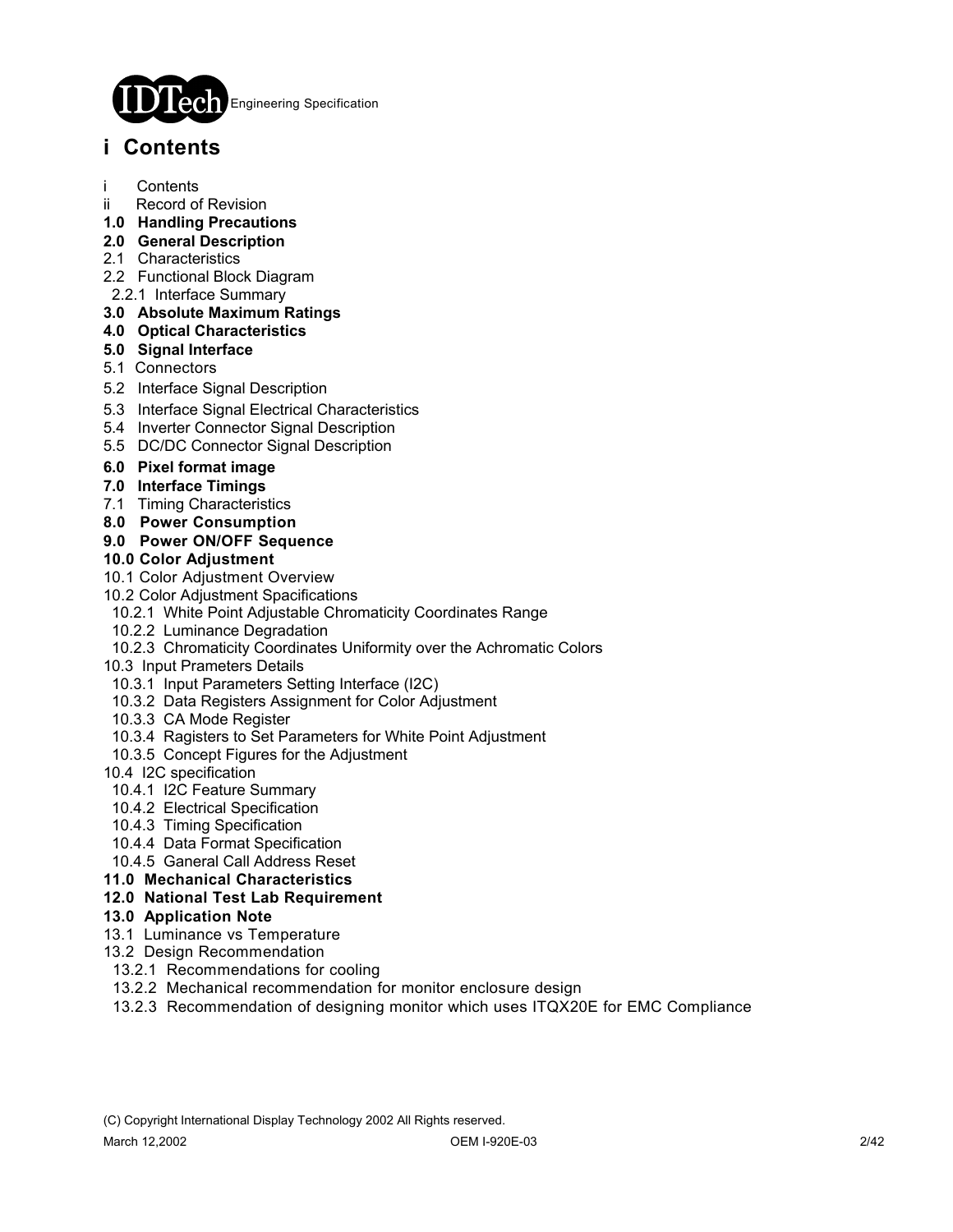

# **ii Record of Revision**

| Date             | Document<br>Revision | Page                         | Summary                                                                                                                                                                                                                                                                                                                                                                             |
|------------------|----------------------|------------------------------|-------------------------------------------------------------------------------------------------------------------------------------------------------------------------------------------------------------------------------------------------------------------------------------------------------------------------------------------------------------------------------------|
| September 1,2000 | OEM920E-01           | All                          | First Edition for customer.<br>Based on Internal Spec. as of July 28,2000.                                                                                                                                                                                                                                                                                                          |
| November 20,2000 | OEM920E-02           | 4<br>8<br>16, 17<br>36<br>40 | Based on Internal Spec. EC F79103.<br>To update Handling Precauitons.<br>To update Min. Backlight on signal.<br>To update Interface Signal Electrical Characteristics.<br>To correct a typo of tolerance from $\pm 0.6$ to $\pm 0.8$ on the<br>Drawing.<br>To update Max. Temperature for X-Driver.                                                                                 |
| February 22,2002 | OEM I-920E-02        | 1, 5, 6                      | Updated by establishment of the New Company as<br>"International Display Tecnology".<br>To avoid using "inch" indication.                                                                                                                                                                                                                                                           |
| March 12,2002    | OEM I-920E-03        | 8<br>9<br>10<br>23<br>36,37  | To update value of Shock Test Criteria.<br>To correct Note of Minimum White Luminance.<br>To update J1/J2 Connector (On X-cards).<br>To correct the value of the following<br>Timing<br>Characteristics items.<br>(There is no design changes.)<br>(Min. value) · Total line<br>(Max. value) • H-front porch<br>• H-active level<br>• H-back porch<br>To update Reference Drawings. |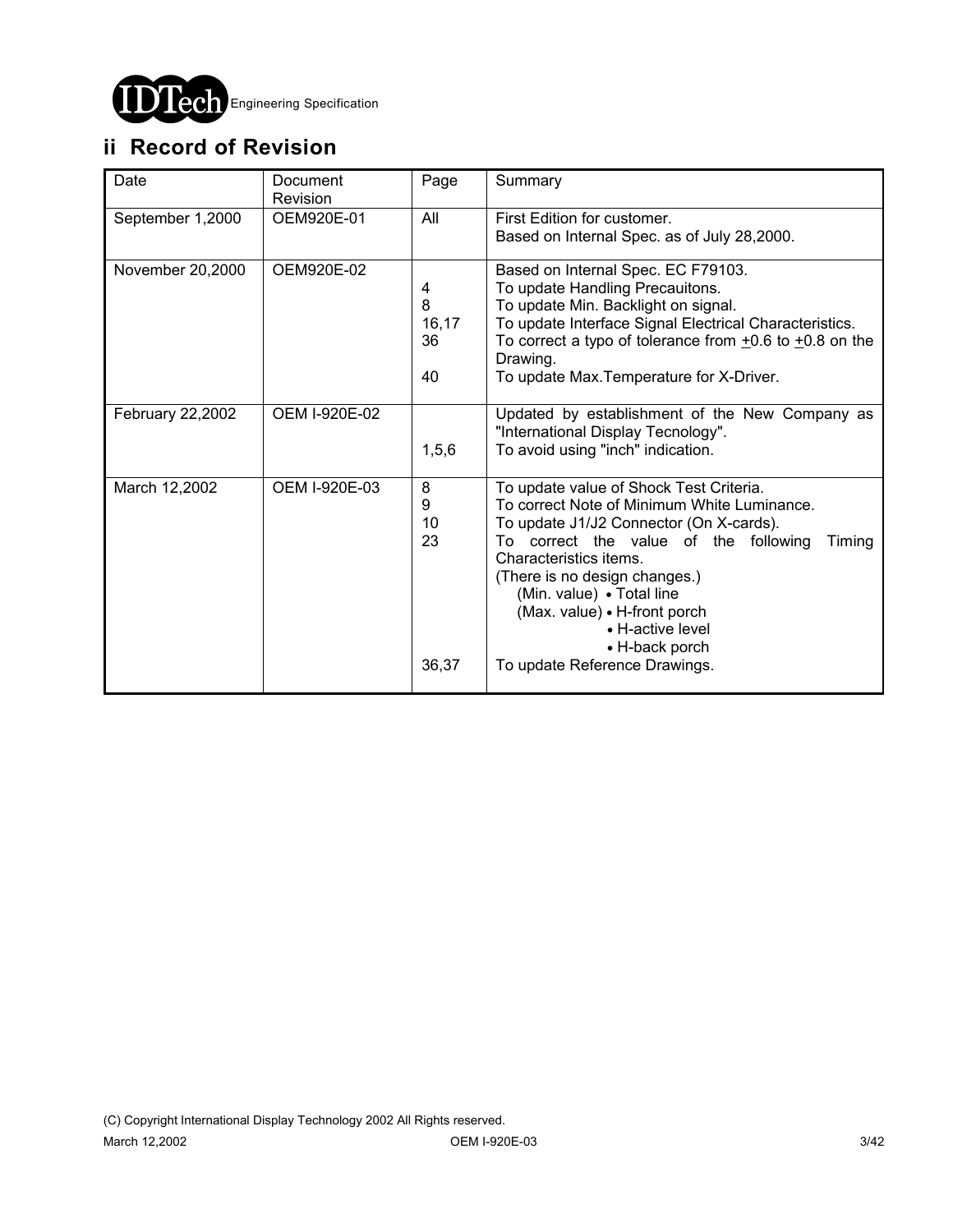

# **1.0 Handling Precautions**

- Damage to the panel or the panel electronics may result from any deviation from the recommended power on/off sequencing. The panel should not be hot plugged. Refer to the Power On/Off Sequence section in this Specification.
- Handle the panel with care. The LCD panel and CCFL (Cold Cathode Fluorescent Lamp)s are made of glass and may crack or break if dropped or subjected to excessive force.
- The CCFLs contain a small amount of Mercury so should not be disposed of to landfill. Dispose of as required by local ordinances or regulations.
- The LCD module contains small amounts of material having no flammability grade. The exemption conditions of the flammability requirements (4.4.3.3, IEC60950 or UL1950) should be applied.
- The panel may be damaged by the application of twisting or bending forces to the module assembly.Care should be taken in the design of the monitor housing and the assembly procedure to prevent stress damage to the panel especially the lamp cable and the lamp connector..
- Use standard earthing/grounding procedures to prevent damage to the CMOS LSI while handling the module.
- Use earthing/grounding procedures, an ionic shower, or similar to prevent static damage while removing the protective front sheet.
- The front polarizer can be easily damaged. Take care not to scratch the front surface with any hard or abrasive material. Dust, finger marks, grease etc. can be removed with a soft damp cloth (a small amount of mild detergent can be used on the damp cloth). Do not apply water or datergent directly to the front surface as this may cause staining or damage the electronic components.
- Never use any solvent on the front polarizer or module as this may cause permanent damage.
- Do not open or modify the module assembly.
- Continuous operation of the panel with the same screen content may result in some image sticking. Over 10 hours operation with the same content is not recommended.
- Wipe off water drop immediately. Long contact with water may cause discoloration or spots.
- When the panel surface is soiled, wipe it with absorbent cotton or other soft cloth.
	- The information contained herein is presented only as a guide for the applications of our products. No responsibility is assumed by International Display Technology for any infringements of patents or other right of the third partied which may result from its use. No license is granted by implication or otherwise under any patent or patent rights of International Display Technology or others. .
	- The information contained herein may be changed without prior notice. It is therefore advisable to contact International Display Technology before proceeding with the design of equipment incorporating this product. .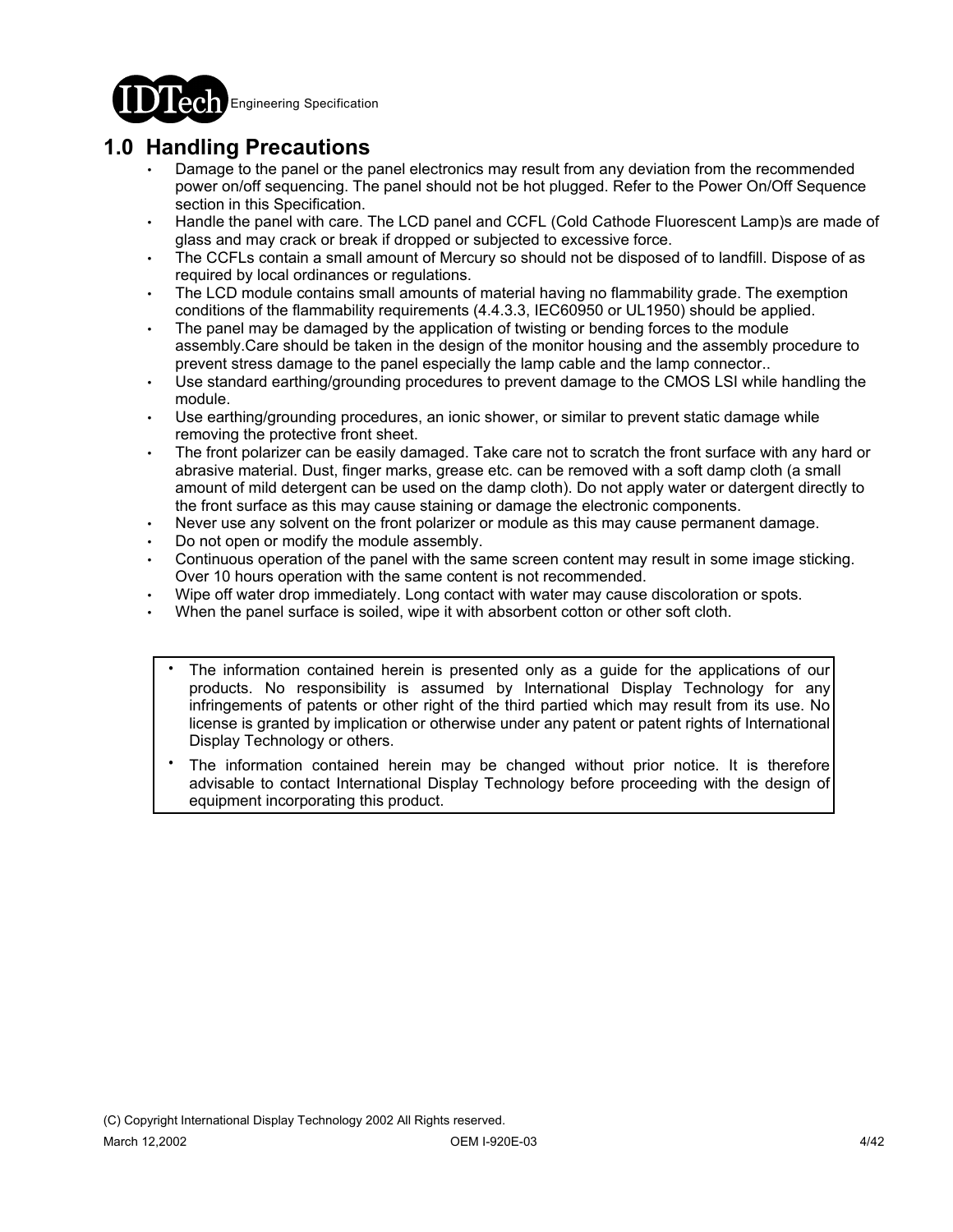

# **2.0 General Description**

This specification applies to the Type 20.8 Color TFT/LCD Module 'ITQX20E'.

This module is designed for a LCD monitor style display unit.This module includes an inverter card for backlight.

The screen format and electrical interface are intended to support the QXGA (2048(H) x 1536(V)) screen.

Supported colors are native 16M colors(RGB 8-bit data driver).

All input signals are LVDS(Low Voltage Differential Signaling) interface compatible.

## **2.1 Characteristics**

The following items are characteristics summary on the table under 25 degree C condition:

| <b>CHARACTERISTICS ITEMS</b>                                    | <b>SPECIFICATIONS</b>                          |
|-----------------------------------------------------------------|------------------------------------------------|
| Screen Diagonal [mm]                                            | 528                                            |
| Pixels H x V                                                    | 2048(x3) x 1536                                |
| Active Area [mm]                                                | 423.9(H) x 318.0(V)                            |
| Pixel Pitch [mm]                                                | 0.207(per one triad) x 0.207                   |
| <b>Pixel Arrangement</b>                                        | R, G, B Vertical Stripe                        |
| Weight [grams]                                                  | 2,300 Typ.                                     |
| Physical Size [mm]                                              | 457.0(W) x 350.0(H) x 45.0(D) Typ.(w/inverter) |
| Display Mode                                                    | Normally Black                                 |
| <b>Support Color</b>                                            | 16M (RGB 8-bit data)                           |
| White Luminance [cd/m <sup>2</sup> ]                            | 235 Typ. (Note1)                               |
| <b>Contrast Ratio</b>                                           | $300:1$ Typ.                                   |
| Optical Rise Time/Fall Time [msec]                              | 50 Typ.                                        |
| Input Voltage [V]                                               | $+12 + 5%$                                     |
| Power Consumption [W]                                           | 64 max                                         |
| <b>Electrical Interface</b>                                     | LVDS (5 Pairs) x 4 (Right x 2, Left x 2)       |
| Temperature Range [degree C]<br>Operating<br>Storage (Shipping) | 0 to $+50$ (Note2)<br>$-20$ to $+60$           |

**Note1 :** In case when color adjustment function is not used.

**Note2 :** Max. Operating Temperature 50 degree C in the Spec means the temperature measured for the point of the front surface of the LCD glass cell.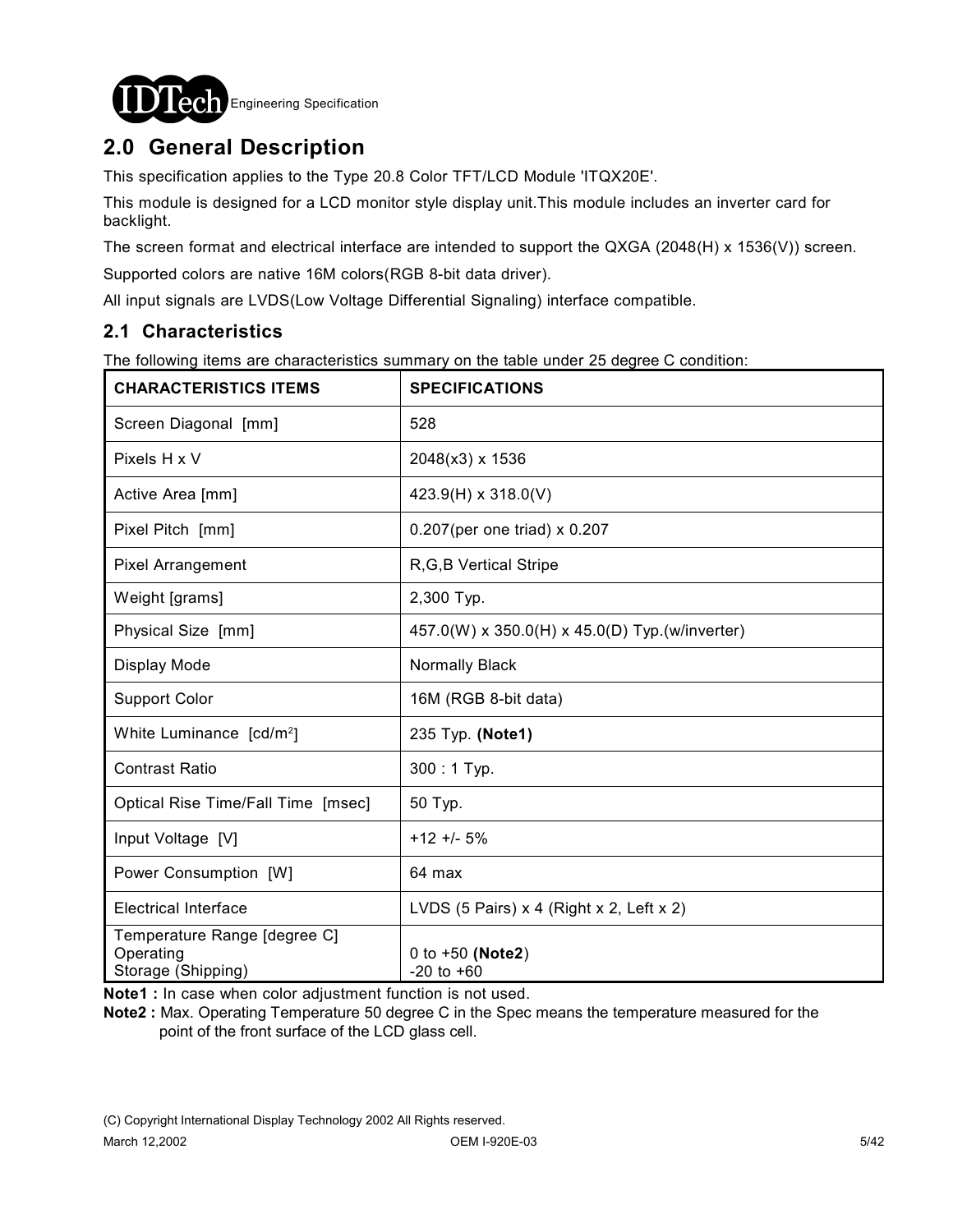

# **2.2 Functional Block Diagram**

The following diagram shows the functional block of this Type 20.8 Color TFT/LCD Module.



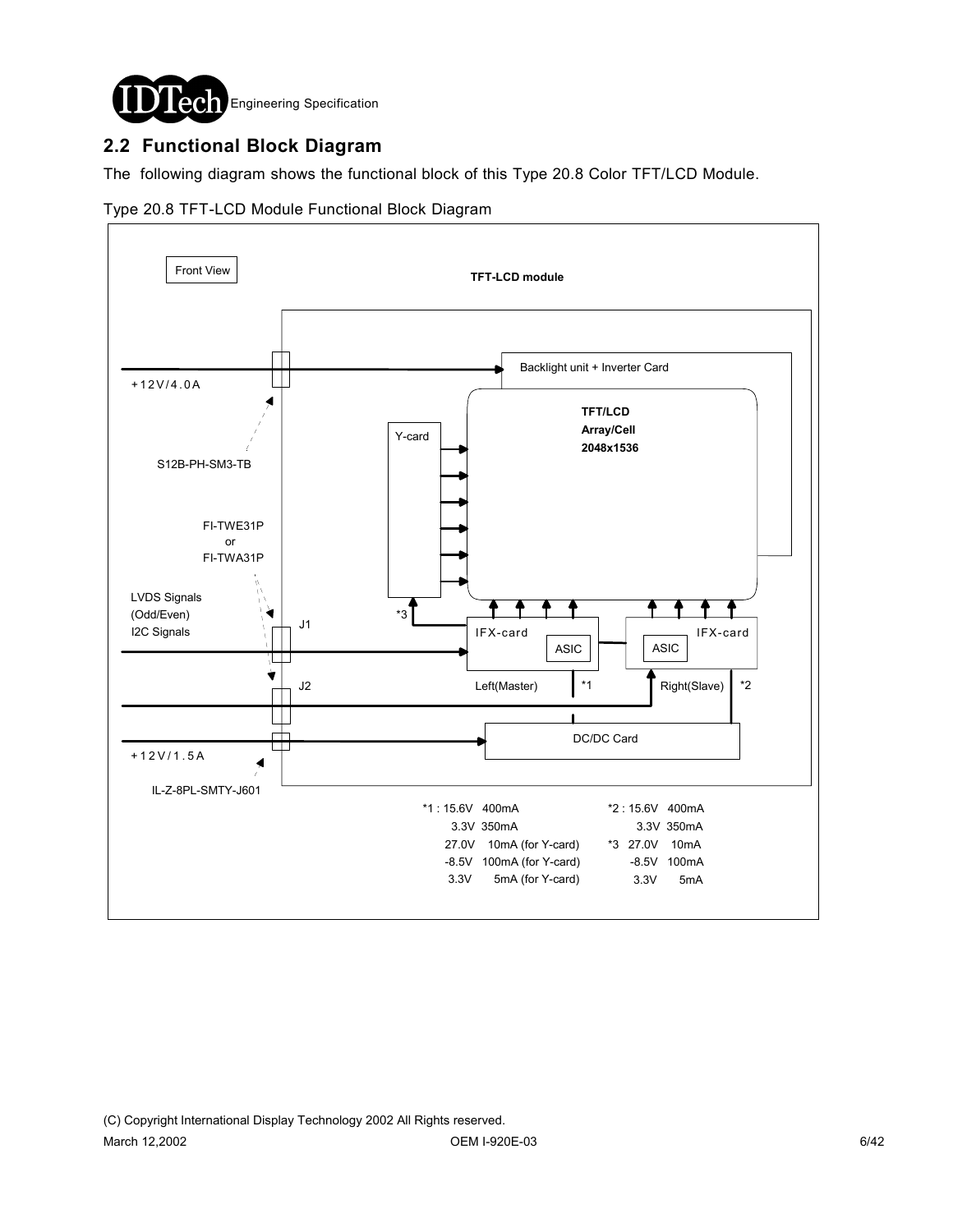

### **2.2.1 Interface Summary**

- ! 4 sets of LVDS interface for Video input ( 65MHz Typ per set, R/G/B 24 bits total, 8bits per color )
- ! Voltage control or I2C interface ( 3.3V ) control for Brightness and Contrast Control
- Power ( +12V ) for Logic
- Power ( +12V ) for Backlight

ITQX20E TFT-LCD module does not have any frame buffer. Image expansion (Scaling) should be managed by a device driving this module and the device should supply constant timings with the frame locked to this module.

ITQX20E has 4 sets of LVDS interface and they are bundled to two channels. The screen is divided into two half-size screens ( Left and Right ) and each channel controls one of the half-size screens.

Each LVDS interface is named as :

- LVDS-LE ( Left screen, even dot ) : Left channel
- LVDS-LO ( Left screen, odd dot ) : Left channel
- LVDS-RE ( Right screen, even dot ) : Right channel
- LVDS-RO ( Right screen, odd dot ) : Right channel

The Left channel consists of LVDS-LE and LVDS-LO and the Right channel consists of LVDS-RE and LVDS-RO.

Each channel has the following signals.

- ! 4 pairs of Video and timing signals for Even dots ( 8 bits per color )
- ! 4 pairs of Video signals for Odd dots ( 8 bits per color )
- 1 pair of Dot Clock for Even dots
- 1 pair of Dot Clock for Odd dots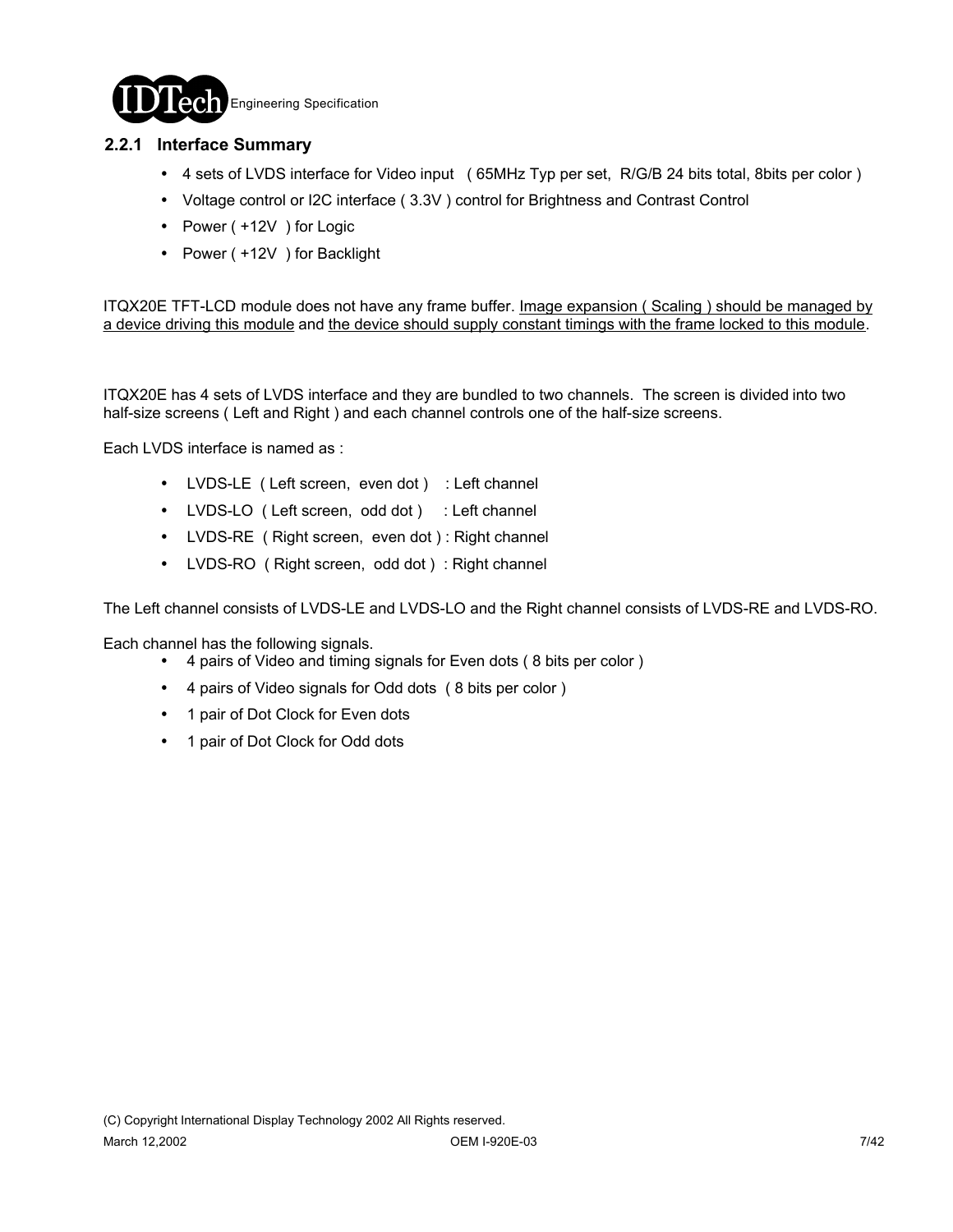

# **3.0 Absolute Maximum Ratings**

Absolute maximum ratings of the module is as follows :

| <b>Item</b>                  | Symbol      | Min         | <b>Max</b>    | Unit    | <b>Conditions</b>             |
|------------------------------|-------------|-------------|---------------|---------|-------------------------------|
| Logic/LCD Drive Voltage      | Vin         | $-0.3$      | $+13.2$       | V       |                               |
| <b>Backlight Voltage</b>     | <b>VBL</b>  | $-0.3$      | $+13.2$       | $\vee$  |                               |
| <b>Brightness control</b>    | <b>VDIM</b> | $-0.3$      | $+5.3$        | $\vee$  |                               |
| Backlight on signal          | <b>BLON</b> | $-1.0$      | $+5.3$        | $\vee$  |                               |
| <b>Operating Temperature</b> | <b>TOP</b>  | $\mathbf 0$ | $+50$         | deg.C   | (Note 1)                      |
| <b>Operating Humidity</b>    | <b>HOP</b>  | 8           | 80            | %RH     | (Note 1)                      |
| Storage Temperature          | <b>TST</b>  | $-20$       | $+60$         | deg.C   | (Note 1)                      |
| <b>Storage Humidity</b>      | <b>HST</b>  | 5           | 95            | %RH     | (Note 1)                      |
| Vibration                    |             |             | 1.5<br>10-200 | G<br>Hz | (Note 2)                      |
| Shock                        |             |             | 50<br>11      | G<br>ms | (Note 2)<br>Half sine<br>wave |

**Note 1 :** Maximum Wet-Bulb should be 39 degree C and No condensation. Max. Operating Temperature 50 degree C in the Spec means the temperature measured for the point of the front surface of the LCD glass cell.

**Note 2 :** Vibration Specification

 - Sign Vibration:10-200-10Hz, 1.5G, 30 min, X, Y, Z Axis, Each One Time. Shock Specification

- Half sine wave:50G 11msec. -X+/-, -Y+/-, -Z+/- (Total 6 directions), Each One Time Shock.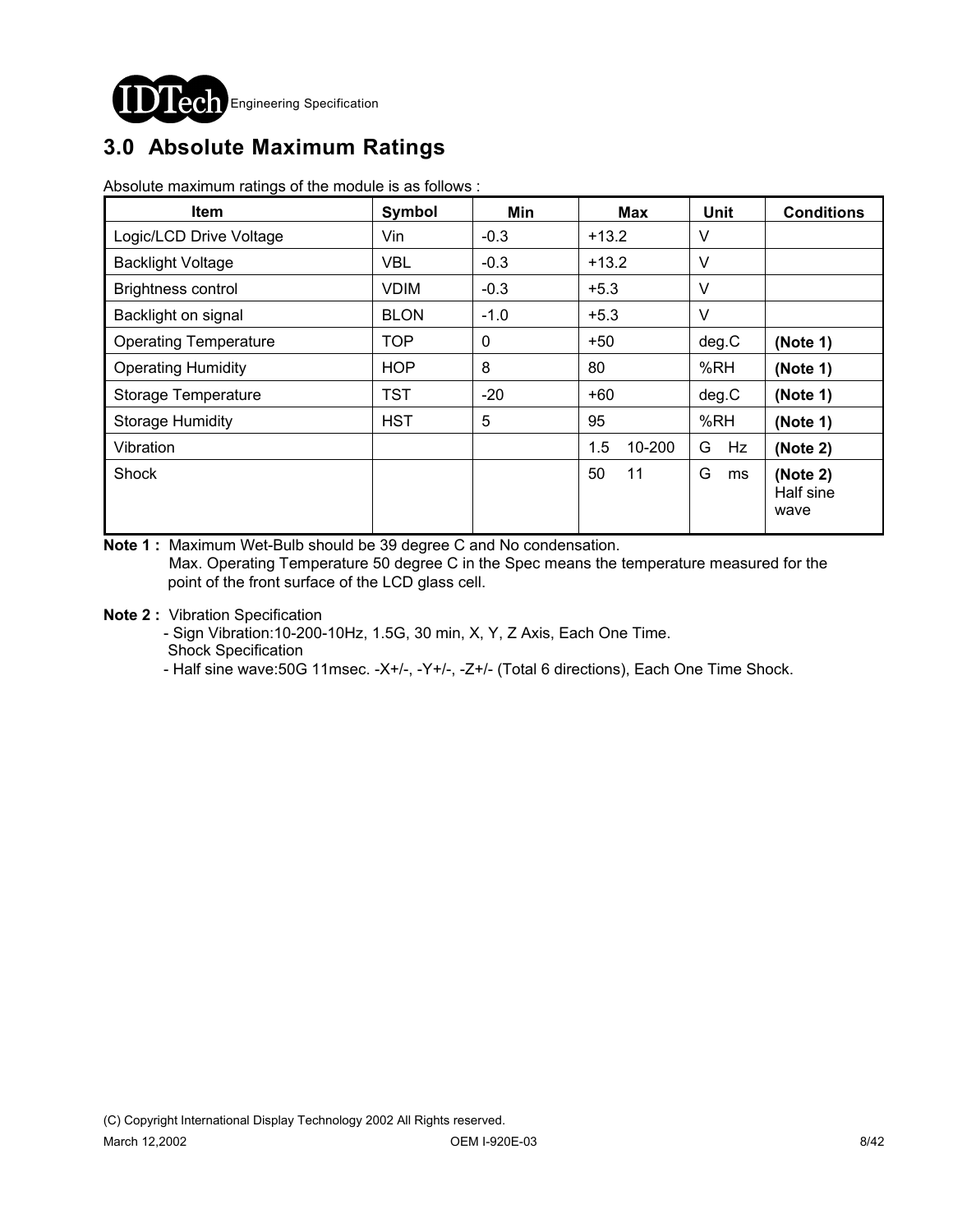

# **4.0 Optical Characteristics**

The optical characteristics are measured under stable conditions as follows under 25 degree C condition:

| Item                                         | Conditions               | Specification |                |
|----------------------------------------------|--------------------------|---------------|----------------|
|                                              |                          | Typ.          | <b>Note</b>    |
| <b>Viewing Angle</b>                         | Horizontal<br>(Right)    | 85            |                |
| (Degrees)                                    | K≥10<br>(Left)           | 85            |                |
|                                              | Vertical<br>(Upper)      | 85            |                |
| K:Contrast Ratio                             | (Lower)<br>K≧10          | 85            |                |
| Contrast ratio                               |                          | 300           |                |
| Response Time                                | Rising                   | 25            |                |
| (ms)                                         | Falling                  | 25            |                |
| Color                                        | Red<br>X                 | 0.638         |                |
| Chromaticity                                 | Red<br>у                 | 0.340         |                |
| (CIE)                                        | Green<br>X               | 0.292         |                |
|                                              | Green<br>у               | 0.611         |                |
|                                              | <b>Blue</b><br>X         | 0.146         |                |
|                                              | <b>Blue</b><br>У         | 0.085         |                |
|                                              | White<br>X               | 0.294         |                |
|                                              | White<br>y               | 0.309         |                |
| Maximum White Luminance (cd/m <sup>2</sup> ) | $VDIM-IN = OV$<br>$(*1)$ | 235           | <b>Min 200</b> |
| Minimum White Luminance (%)                  | $VDIM-IN = 3.0V$         | 10            | 20<br>Max      |

**(\*1)** Measure center of the screen.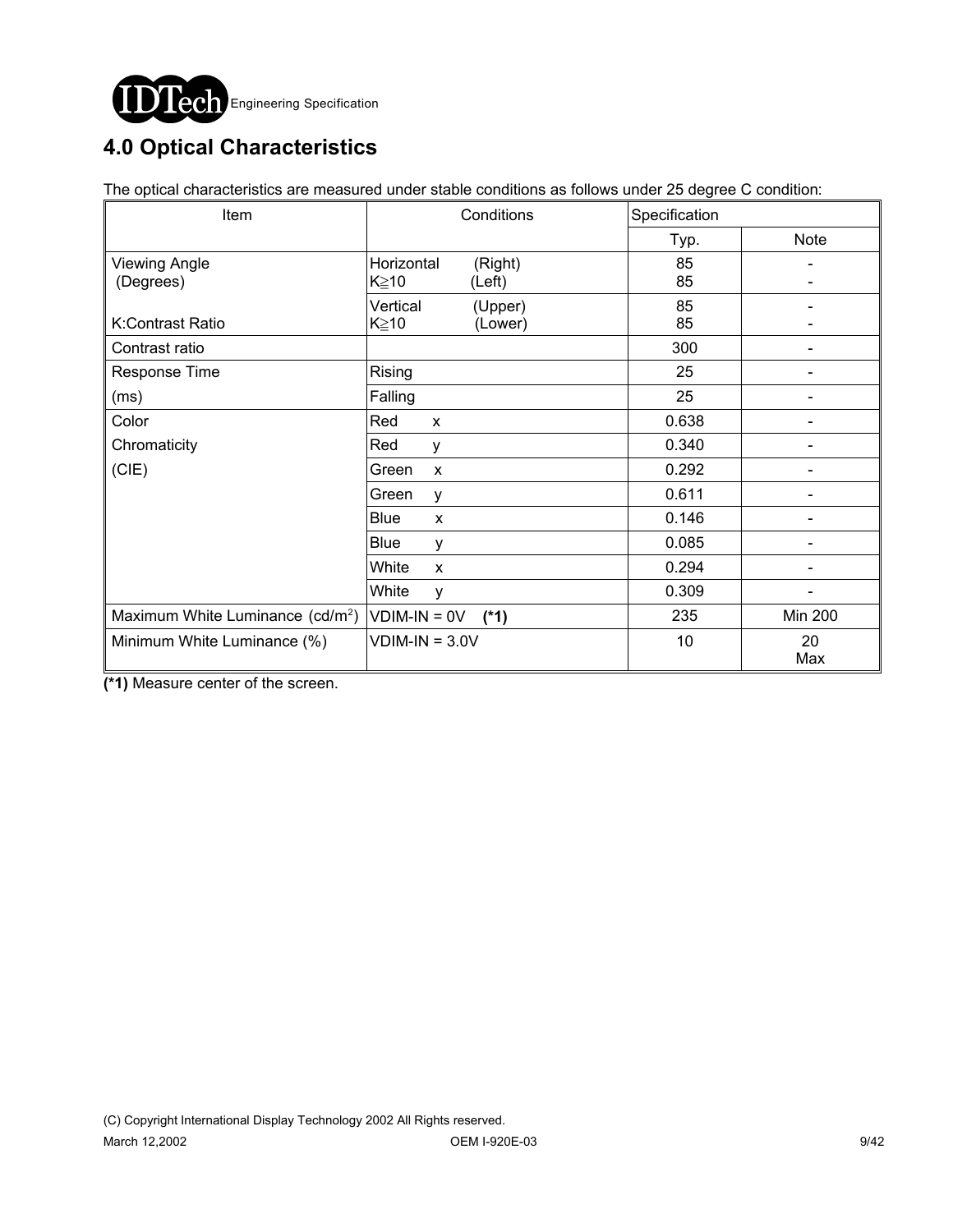

# **5.0 Signal Interface**

## **5.1 Connectors**

Physical interface is described as for the connector on module. These connectors are capable of accommodating the following signals and will be following components.

### **J1/J2 Connector (On X-cards)**

#### **J1/J2 Connector**

| Connector Name / Designation | Signal Connector                                            |
|------------------------------|-------------------------------------------------------------|
| Manufacturer                 | <b>JAE</b>                                                  |
| Type / Part Number           | FI-TWE31P-VF(Metal Shell) or<br>FI-TWA31P-VF(Plastic Shell) |
| Mating connector             | FI-W31S, FI-WE31M(*1), FI-WE31MV(*1)<br>$FI-W31MV-A (*1)$   |

#### **Important Notice:**

For the J1/J2 connector and there Mating connector, following combination is *mandatory* requirement.

| U1/J2 Connector             | Mating Connector (FPC side)                  |
|-----------------------------|----------------------------------------------|
| FI-TWE31P-VF(Metal Shell)   | FI-W31S<br>$FI-WE31MV(*1)$<br>$FI-WE31M(*1)$ |
| FI-TWA31P-VF(Plastic Shell) | FI-W31S<br>$FI-W31MV-A (*1)$                 |

**Note :** For pin assignment, please refer to '5.1.2 LCD Drive Connector Description'.

 **(\*1)** If you use the FPC type plug, please connect the FPC GND plane to the GND pins instead of connecting to the shell Frame Ground. Because the connectors on the PCB side are going to be changed to Plastic Mold type(FI-TWA31P-VF) those do not have the metallic shell.

### **Inverter Connector (CN-1 on Inverter Card)**

| Connector Name / Designation | <b>Signal Connector</b> |
|------------------------------|-------------------------|
| Manufacturer                 | <b>JST</b>              |
| Type / Part Number           | S12B-PH-SM3-TB          |
| Mating connector             | <b>PHR-12</b>           |

### **DC/DC Connector Type (J601 on DC/DC Card)**

| Connector Name / Designation | <b>Signal Connector</b> |
|------------------------------|-------------------------|
| Manufacturer                 | JAE.                    |
| Type / Part Number           | IL-Z-8PL-SMTY           |
| Mating connector             | IL-Z-8S-S125C3          |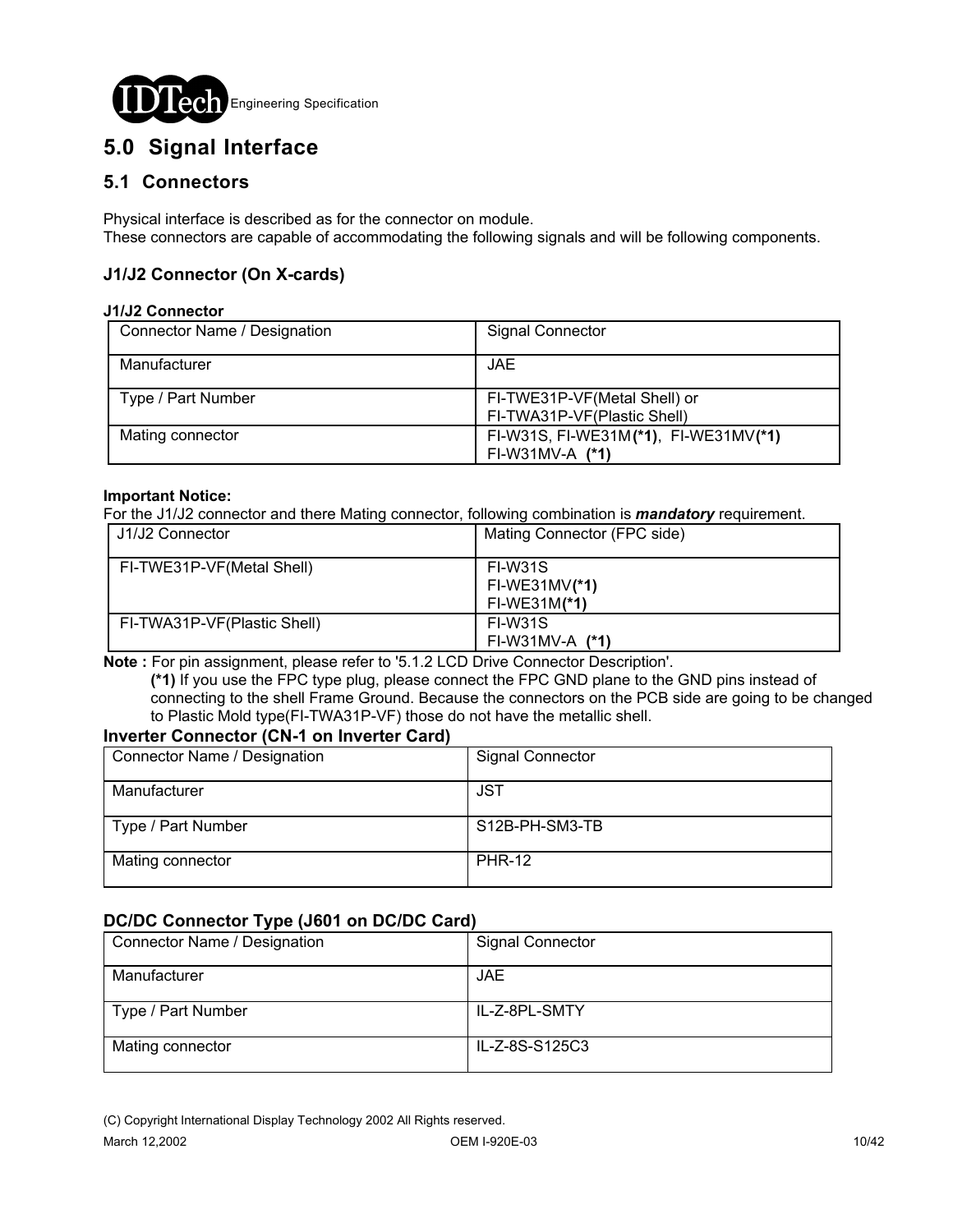

# **5.2 Interface Signal Description**

The module uses a pair of LVDS receiver macro which is equivalent to THC63LVDF84A/R84A(THine Electronics, Inc.). LVDS is a differential signal transfer technology for LCD interface and high speed data transfer device. Transmitter shall be THC63LVDF83A/M83A(THine Electronics, Inc.) or equivalent.

### **J1 (Master) : Left side (Front View)**

Signal Description (J1)

| PIN#                    | <b>SIGNAL NAME</b> | <b>Description</b>                                                        |
|-------------------------|--------------------|---------------------------------------------------------------------------|
| 1                       | (RESERVED)         | This pin must be kept 'OPEN'.                                             |
| $\overline{2}$          | (RESERVED)         |                                                                           |
| 3                       | (RESERVED)         |                                                                           |
| $\overline{\mathbf{4}}$ | (RESERVED)         |                                                                           |
| 5                       | (RESERVED)         |                                                                           |
| 6                       | <b>DGND</b>        | <b>Digital Ground</b>                                                     |
| $\overline{7}$          | <b>SDATA</b>       | I2C Data for Color Adjustment/Contrast/Brightness (3.3V typ)              |
| 8                       | <b>SCLK</b>        | I2C Clock (3.3V typ)                                                      |
| 9                       | <b>DGND</b>        | <b>Digital Ground</b>                                                     |
| 10                      | <b>LGND</b>        | <b>LVDS GND</b>                                                           |
| 11                      | RxOIN3+            | Positive LVDS differential data input (Odd data)                          |
| 12                      | RxOIN3-            | Negative LVDS differential data input (Odd data)                          |
| 13                      | RxOCLKIN+          | Positive LVDS differential clock input (Odd Clock)                        |
| 14                      | RxOCLKIN-          | Negative LVDS differential clock input (Odd Clock)                        |
| 15                      | RxOIN2+            | Positive LVDS differential data input (Odd data)                          |
| 16                      | RxOIN2-            | Negative LVDS differential data input (Odd data)                          |
| 17                      | RxOIN1+            | Positive LVDS differential data input (Odd data)                          |
| 18                      | RxOIN1-            | Negative LVDS differential data input (Odd data)                          |
| 19                      | RxOIN0+            | Positive LVDS differential data input (Odd data)                          |
| 20                      | RxOIN0-            | Negative LVDS differential data input (Odd data)                          |
| 21                      | RxEIN3+            | Positive LVDS differential data input (Even data)                         |
| 22                      | RxEIN3-            | Negative LVDS differential data input (Even data)                         |
| 23                      | RxECLKIN+          | Positive LVDS differential clock input (Even Clock)                       |
| 24                      | RxECLKIN-          | Negative LVDS differential clock input (Even Clock)                       |
| 25                      | RxEIN2+            | Positive LVDS differential data input (Even data, H-Sync, V-Sync, DSPTMG) |
| 26                      | RxEIN2-            | Negative LVDS differential data input (Even data, H-Sync, V-Sync, DSPTMG) |
| 27                      | RxEIN1+            | Positive LVDS differential data input (Even data)                         |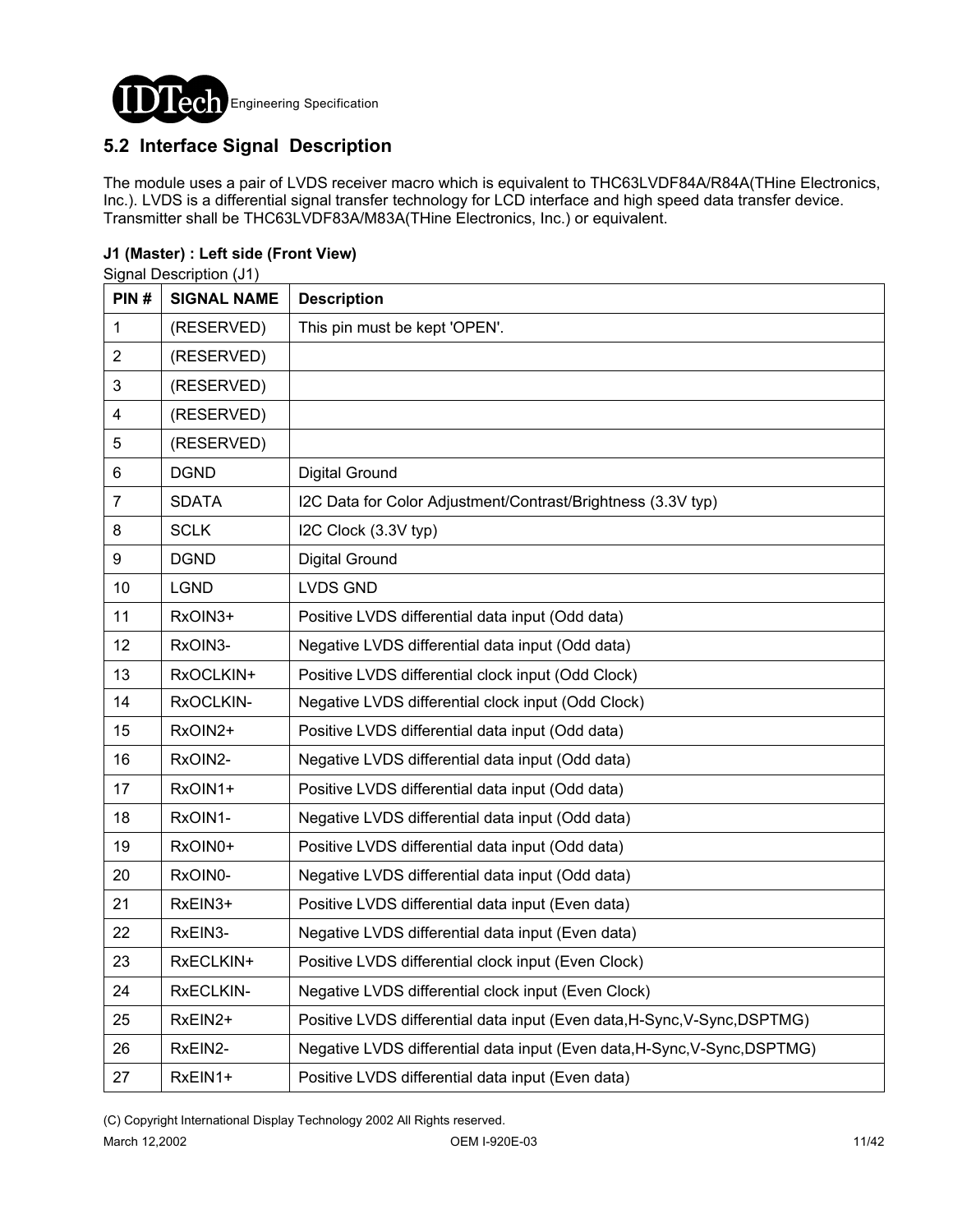

| 28  | RxEIN1-        | Negative LVDS differential data input (Even data) |
|-----|----------------|---------------------------------------------------|
| 29  | RxEIN0+        | Positive LVDS differential data input (Even data) |
| 30  | RxEIN0-        | Negative LVDS differential data input (Even data) |
| -31 | <b>LVDSGND</b> | Ground for LVDS clock/data signals                |

### **Note:**

I2C address for Brightness and Contrast is '0101101'b.

DAC for them is DALLAS DS1803 or equivalent.

Its port-0 is for Contrast and the Port-1 is for Brightness.

Reserved address of I2C is from '0010000'b to '0011111'b, and from '0110000'b to '0111111'b for Color Adjustment function.

### **J2 (Slave) : Right side (Front View)**

Signal Description (J2)

| PIN#           | <b>SIGNAL NAME</b> | <b>Description</b>                                                        |
|----------------|--------------------|---------------------------------------------------------------------------|
| 1              | <b>BLON</b>        | Backlight on/off signal(Hi:backlight ON, Low:backlight OFF)               |
| $\overline{2}$ | <b>VDIM-IN</b>     | Brightness Dimming Control Voltage (0-3V, 0V:MaxBrightness)               |
| 3              | <b>VDIM-OUT</b>    | Brightness Dimming Control Voltage Output Generated by I2C command        |
| 4              | <b>VCONT-IN</b>    | Contrast Control Voltage (0-1.6V, 1.0Vtyp for Gamma2.2, 0V:Brighter side) |
| 5              | <b>VCONT-OUT</b>   | Contrast Control Voltage Output Generated by I2C command                  |
| 6              | <b>DGND</b>        | Digital Ground                                                            |
| $\overline{7}$ | (RESERVED)         |                                                                           |
| 8              | (RESERVED)         |                                                                           |
| 9              | <b>DGND</b>        | Digital Ground                                                            |
| 10             | <b>LGND</b>        | <b>LVDS GND</b>                                                           |
| 11             | RxOIN3+            | Positive LVDS differential data input (Odd data)                          |
| 12             | RxOIN3-            | Negative LVDS differential data input (Odd data)                          |
| 13             | RxOCLKIN+          | Positive LVDS differential clock input (Odd Clock)                        |
| 14             | RxOCLKIN-          | Negative LVDS differential clock input (Odd Clock)                        |
| 15             | RxOIN2+            | Positive LVDS differential data input (Odd data)                          |
| 16             | RxOIN2-            | Negative LVDS differential data input (Odd data)                          |
| 17             | RxOIN1+            | Positive LVDS differential data input (Odd data)                          |
| 18             | RxOIN1-            | Negative LVDS differential data input (Odd data)                          |
| 19             | RxOIN0+            | Positive LVDS differential data input (Odd data)                          |
| 20             | RxOIN0-            | Negative LVDS differential data input (Odd data)                          |
| 21             | RxEIN3+            | Positive LVDS differential data input (Even data)                         |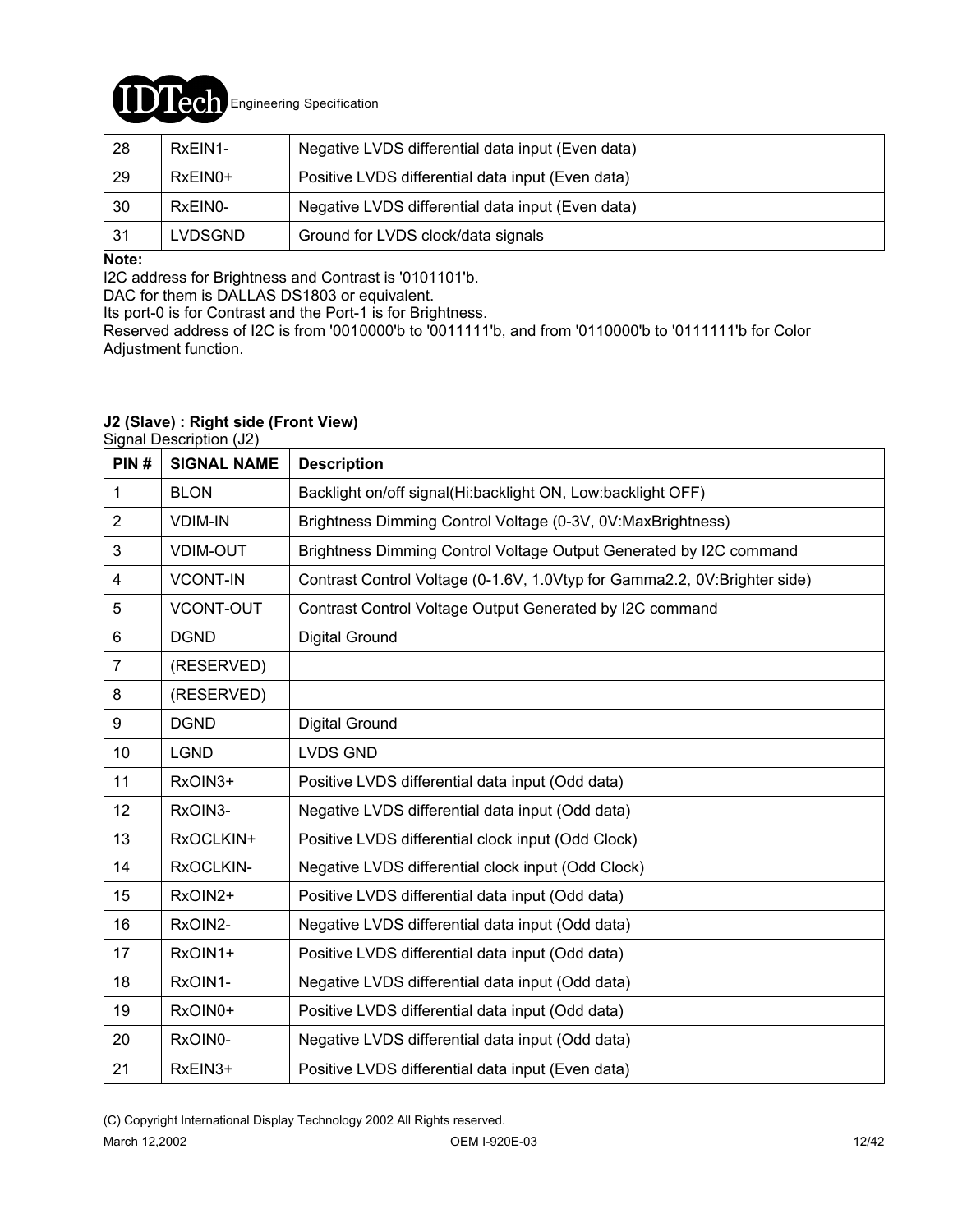

| 22 | RxEIN3-        | Negative LVDS differential data input (Even data)                         |
|----|----------------|---------------------------------------------------------------------------|
| 23 | RxECLKIN+      | Positive LVDS differential clock input (Even Clock)                       |
| 24 | RxECLKIN-      | Negative LVDS differential clock input (Even Clock)                       |
| 25 | $RxEIN2+$      | Positive LVDS differential data input (Even data, H-Sync, V-Sync, DSPTMG) |
| 26 | RxEIN2-        | Negative LVDS differential data input (Even data, H-Sync, V-Sync, DSPTMG) |
| 27 | $RxEIN1+$      | Positive LVDS differential data input (Even data)                         |
| 28 | RxEIN1-        | Negative LVDS differential data input (Even data)                         |
| 29 | $RxEIN0+$      | Positive LVDS differential data input (Even data)                         |
| 30 | RxEIN0-        | Negative LVDS differential data input (Even data)                         |
| 31 | <b>LVDSGND</b> | Ground for LVDS clock/data signals                                        |

#### **Note:**

To use I2C digital control for Contrast/Brightness, connect VCONT-OUT to VCONT-IN, VDIM-OUT to VDIM-IN. To use analogue voltage control, set VCONT-OUT and VDIM-OUT open, then supply appropriate analogue voltage to VCONT-IN and VDIM-IN.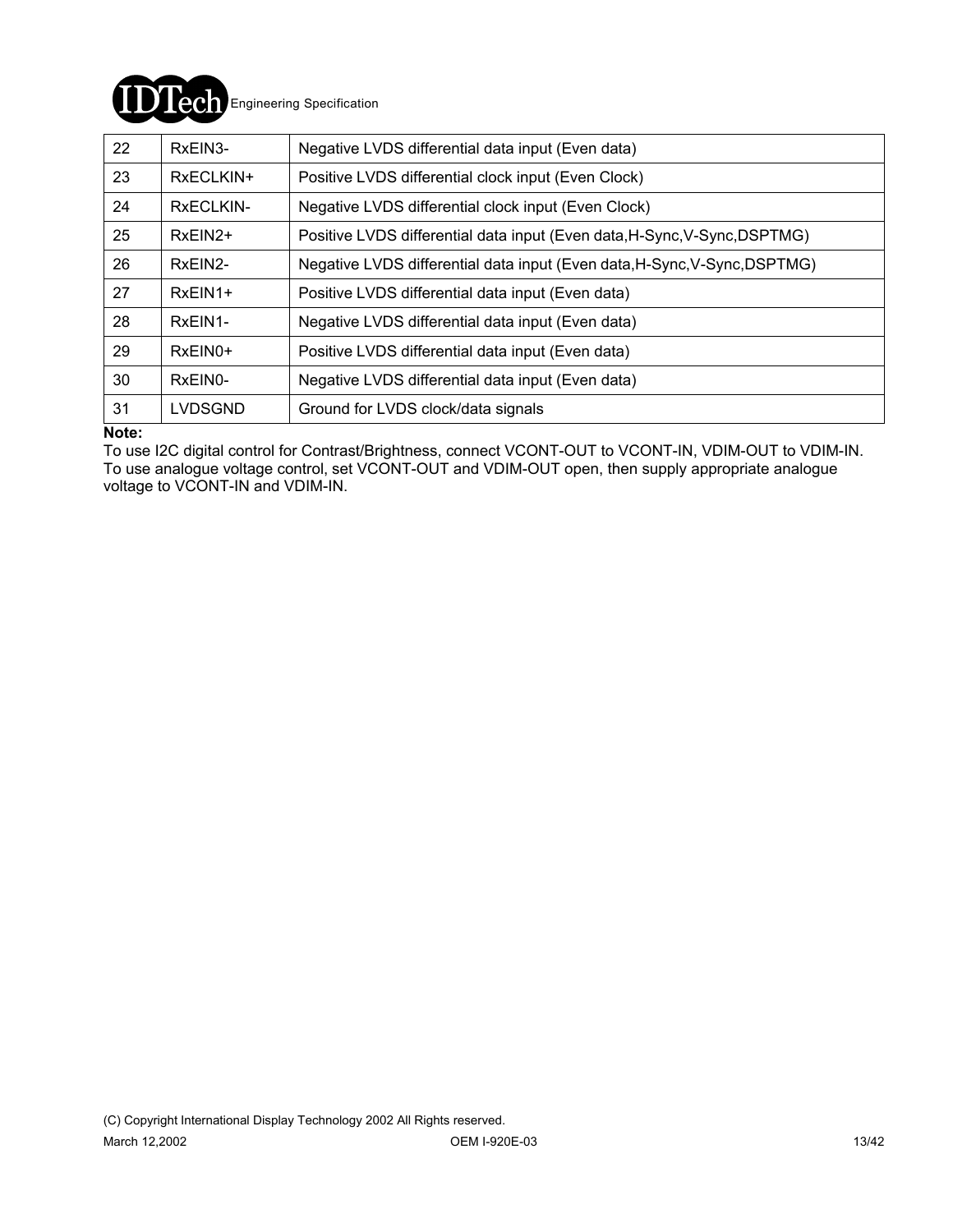

### The following is LVDS Signal description;

| <b>SIGNAL NAME</b> | <b>Description</b>     |                                                                                                                                                                                          |
|--------------------|------------------------|------------------------------------------------------------------------------------------------------------------------------------------------------------------------------------------|
| <b>DTCLK</b>       | Data Clock             | The typical frequency is 65 MHz. The signal is used to strobe the<br>pixel data and DSPTMG signals. All pixel data shall be valid at<br>the falling edge when the DSPTMG signal is high. |
| <b>DSPTMG</b>      | <b>Display Timing</b>  | When the signal is high, the pixel data shall be valid to be<br>displayed.<br>The signal is synchronized to DTCLK.                                                                       |
| V-Sync             | <b>Vertical Sync</b>   | The signal is synchronized to DTCLK.                                                                                                                                                     |
| H-Sync             | <b>Horizontal Sync</b> | The signal is synchronized to DTCLK.                                                                                                                                                     |

**Note :** Output signals from any system shall be low or Hi-Z state when VDD is off.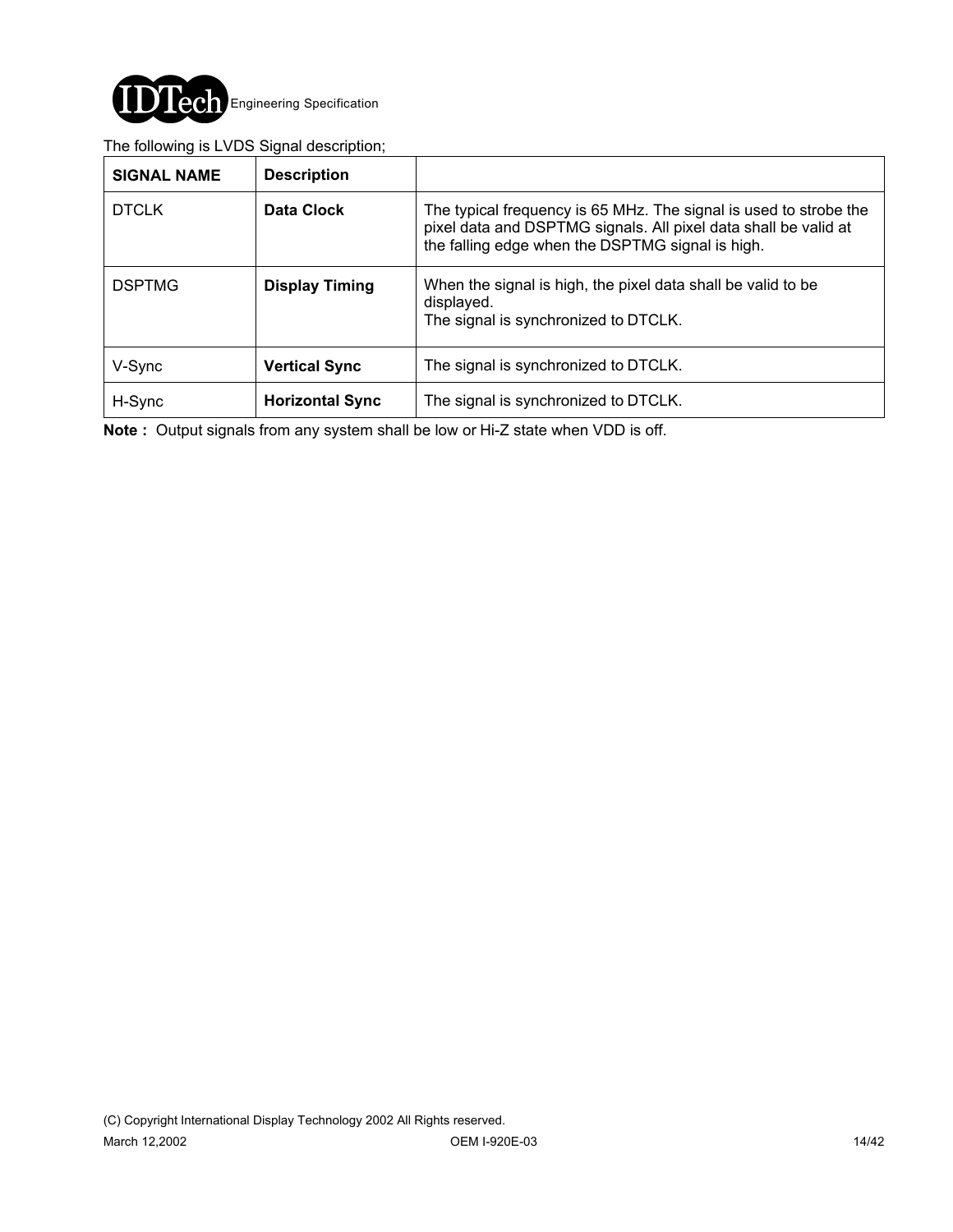

The following is LVDS Data Order;



**Note:** R/G/B 7: MSB , R/G/B 0: LSB, DSP = DSPTMG, V-S = V-Sync, H-S = H-Sync 'NA' : Both high and low data are ignored.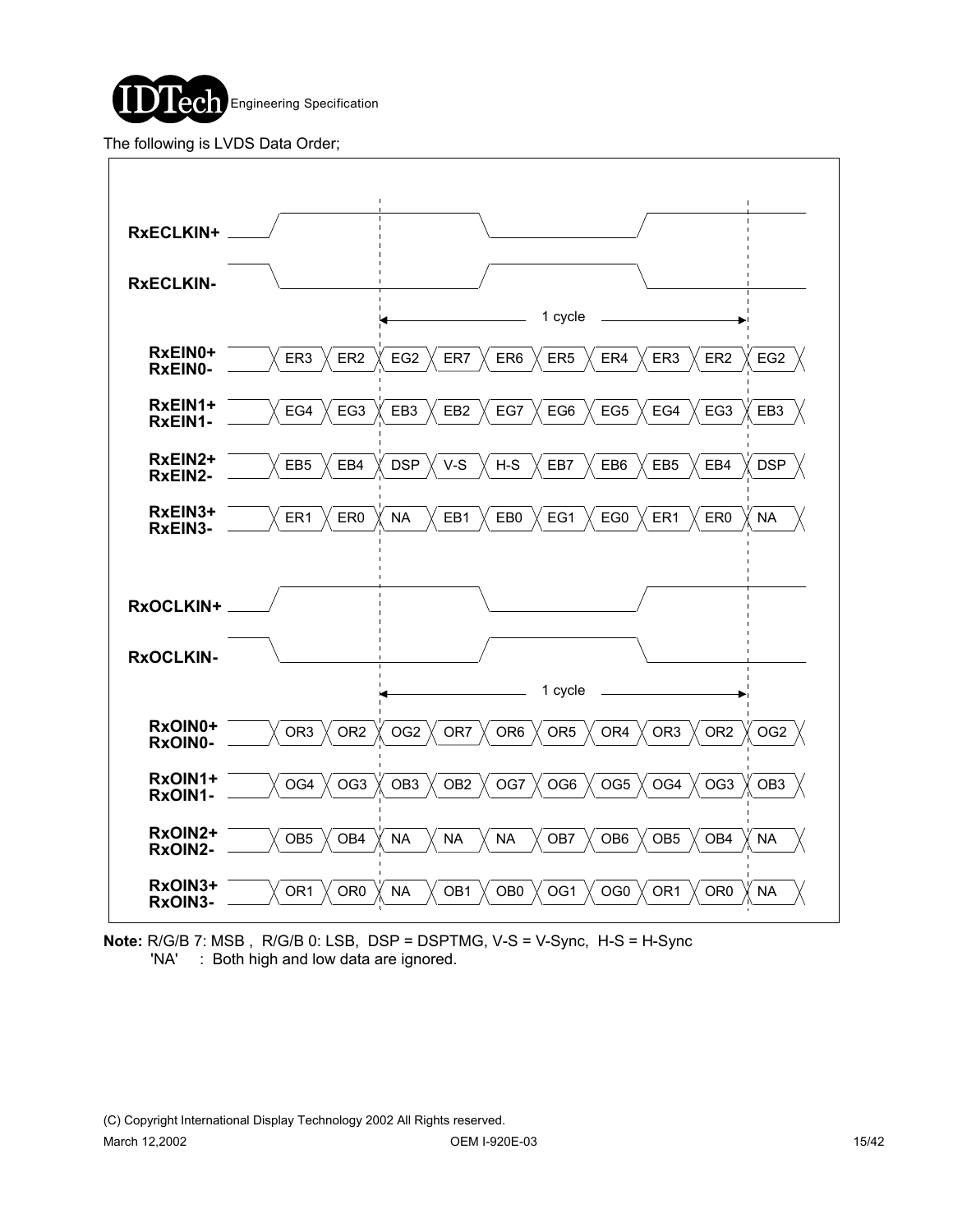

# **5.3 Interface Signal Electrical Characteristics**

Each signal characteristics are as follows;

Electrical Characteristics

| <b>Parameter</b> | <b>Condition</b>                                    | Min    | Max | unit |
|------------------|-----------------------------------------------------|--------|-----|------|
| Vth              | Differential Input<br>High Voltage<br>$(Vcm=+1.2V)$ |        | 100 | mV   |
| Vtl              | Differential Input<br>High Voltage<br>$(Vcm=+1.2V)$ | $-100$ |     | mV   |

**Note :** It is recommended to refer to the specifications of THC63LVDF84A/R84A(THine Electronics, Inc.) for the detail.

LVDS Timing

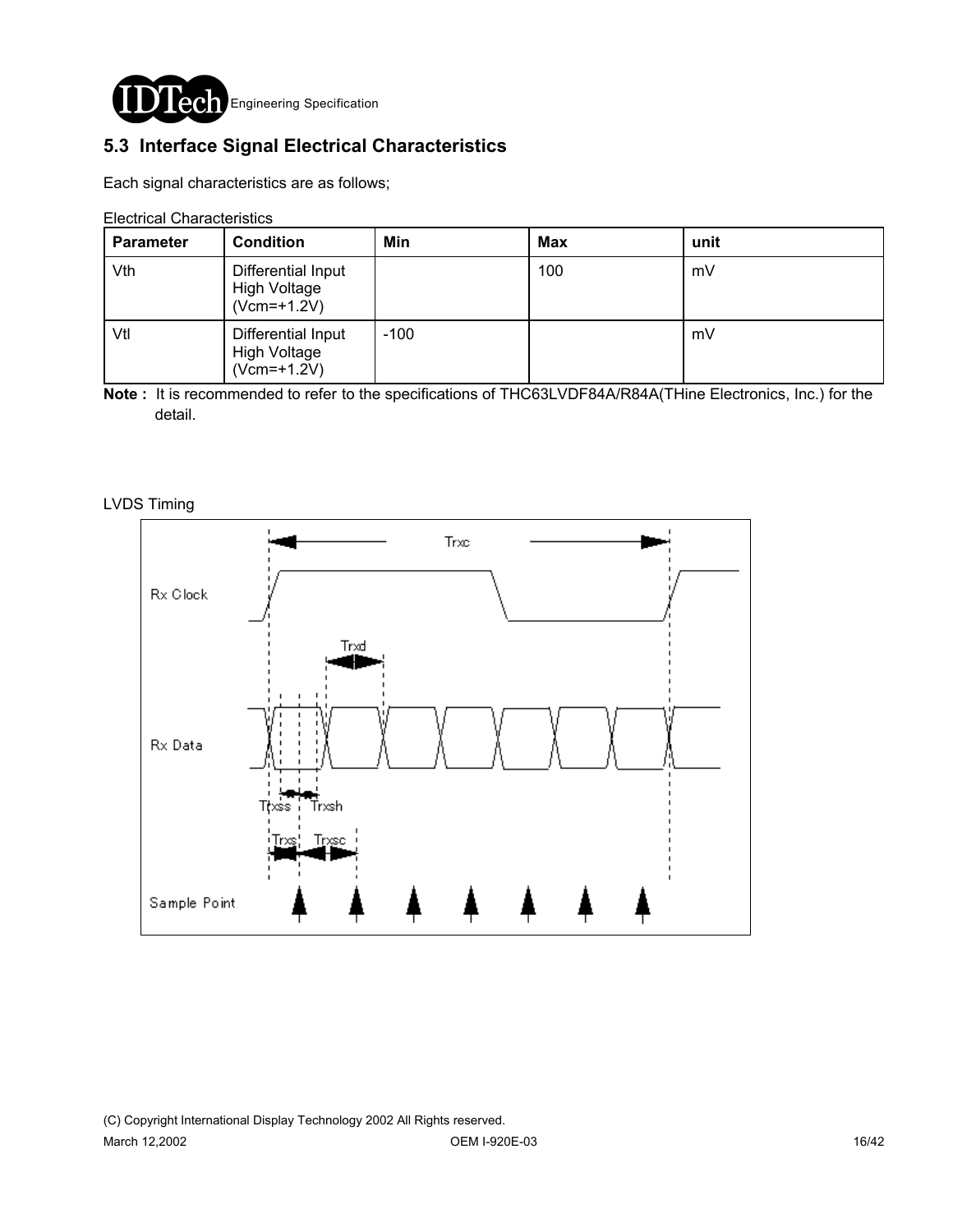

#### LVDS Macro AC characteristics.

| Parameter                             | Symbol       | Min   | Typ     | Max   | Unit |
|---------------------------------------|--------------|-------|---------|-------|------|
| <b>LVDS Clock Cycle</b>               | Trxc         | 15.15 | 15.38   | 16.66 | [ns] |
| LVDS Data Cycle                       | Trxd         |       | Trxc/7  |       | [ns] |
| Sample Data Setup Time<br>(Trxc=Typ.) | <b>Trxss</b> | 600   |         |       | [ps] |
| Sample Data Hold Time<br>(Trxc=Typ.)  | Trxsh        | 600   |         |       | [ps] |
| Data Sample Time                      | Trxs         |       | Trxc/14 |       | [ns] |
| Data Sample Cycle                     | Trxsc        |       | Trxc/7  |       | [ns] |

#### Inverter Input Signal Electrical Characteristics

| <b>NAME</b>    | <b>Description</b>     | Min    | <b>Typ</b>               | <b>Max</b> | Unit   | <b>Note</b>                            |
|----------------|------------------------|--------|--------------------------|------------|--------|----------------------------------------|
| <b>BLON</b>    | High voltage           | 2.0    | 3.3                      | 5.25       | V      |                                        |
|                | Low voltage            | $-0.1$ | 0.0                      | 0.8        | V      |                                        |
|                | Current                | $-1.0$ | $\overline{\phantom{a}}$ | 1.0        | mA     |                                        |
| Vcont-IN       | Input Voltage<br>range | 0.2    | 1.0                      | 1.6        | V      | $(*1)$                                 |
|                | Current                | $-1.0$ | $\overline{\phantom{0}}$ | 1.0        | mA     |                                        |
| <b>VDIM-IN</b> | Input Voltage<br>range | 0.0    |                          | 3.0        | $\vee$ | 0V:Brightness Max<br>3V:Brightness Min |
|                | Current                | $-1.0$ |                          | 1.0        | mA     |                                        |

#### **Note 1:**

0.2V : To pull the GAMMA curve toward darker side (ex. GAMMA 3.0)

When x'00' is written by I2C, Vcont-OUT voltage is about 0.2V

### 1.0V : GAMMA 2.2

When x'50' is written by I2C, Vcont-OUT voltage is about 1.0V

1.6V : To pull the GAMMA curve toward brighter side (ex. GAMMA 1.5)

When x'D0' is written by I2C, Vcont-OUT voltage is about 1.6V

Under the condition of Color Adjust function is disabled.

Those numbers are approximate values.

### **Note 2 :**

I2C address for Brightness and Contrast is '0101101'b and the port-0 is for Contrast and port-1 is for Brightness.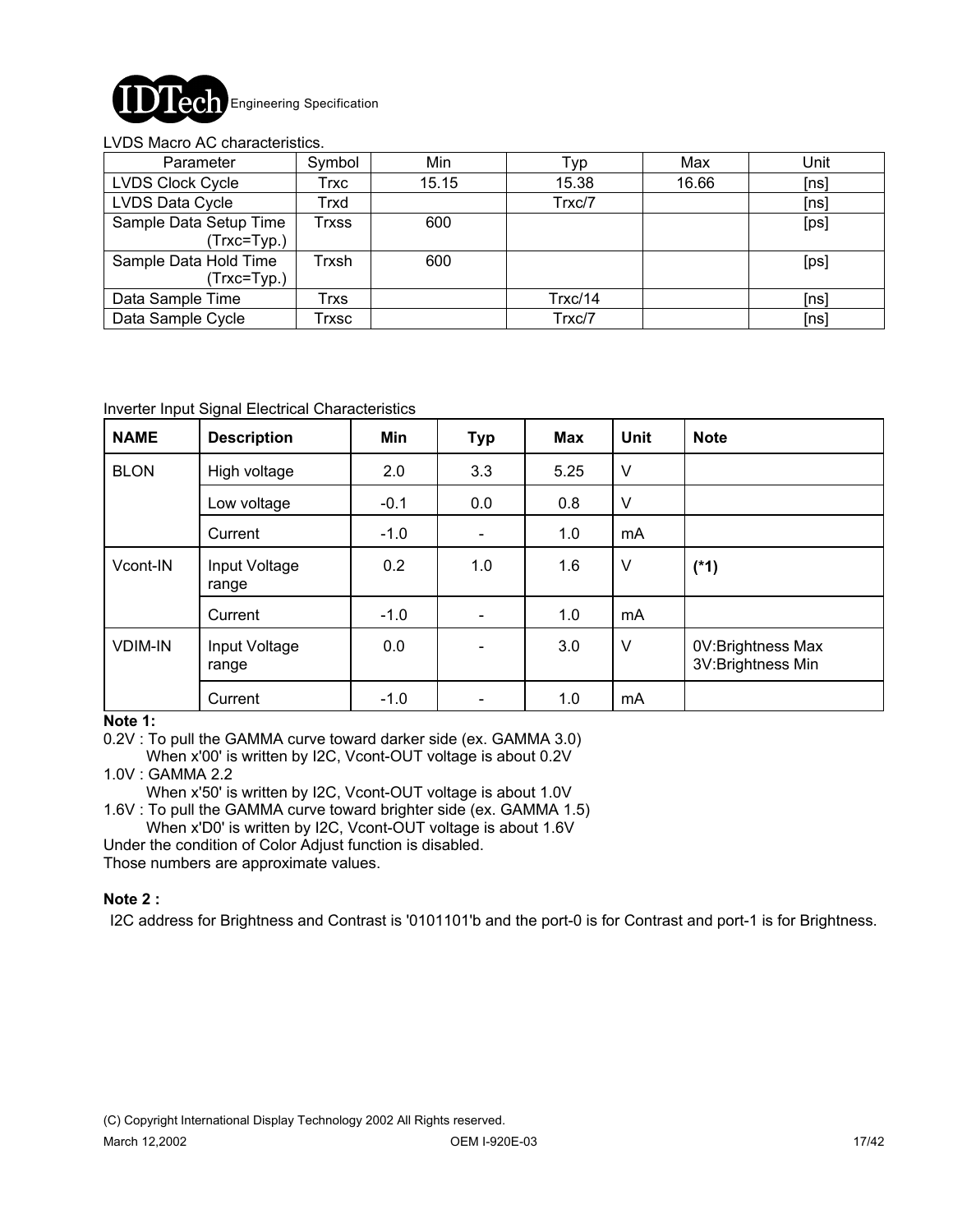

# **5.4 Inverter Connector Signal Description**

| PIN#     | <b>SIGNAL NAME</b> | <b>Description</b>                |
|----------|--------------------|-----------------------------------|
| $1 - 5$  | VBL                | +12.0V Power Source for backlight |
| $6 - 10$ | RTN.               | Ground for VBL line               |
| 11       | (RESERVED)         |                                   |
| 12       | (RESERVED)         |                                   |

### Inverter Connector Signal Description

### Inverter Input Signal Electrical Characteristics

| <b>NAME</b> | <b>Description</b>               | <b>Min</b> | Typ | <b>Max</b> | Unit | <b>Note</b> |
|-------------|----------------------------------|------------|-----|------------|------|-------------|
| <b>VBL</b>  | <b>B/L Unit Drive</b><br>Voltage | 11.4       | 12  | 12.6       |      |             |

## **5.5 DC/DC Connector Singal Description**

DC/DC Connector Signal Description

|         | $PHN#$ SIGNAL NAME   Description |                                                                          |
|---------|----------------------------------|--------------------------------------------------------------------------|
| $1 - 4$ | <b>RTN</b>                       | Ground for Vin line                                                      |
| $5 - 8$ | Vin                              | +12.0V Power Supply for LCD Driver Cards (Except Inverter and Backlight) |

### DC/DC Input Signal Electrical Characteristics

| <b>NAME</b> | <b>Description</b>         | Min  | тур      | Max  | Unit | <b>Note</b> |
|-------------|----------------------------|------|----------|------|------|-------------|
| Vin         | Logic/LCD Drive<br>Voltage | 11.4 | 10<br>⊢∠ | 12.6 |      |             |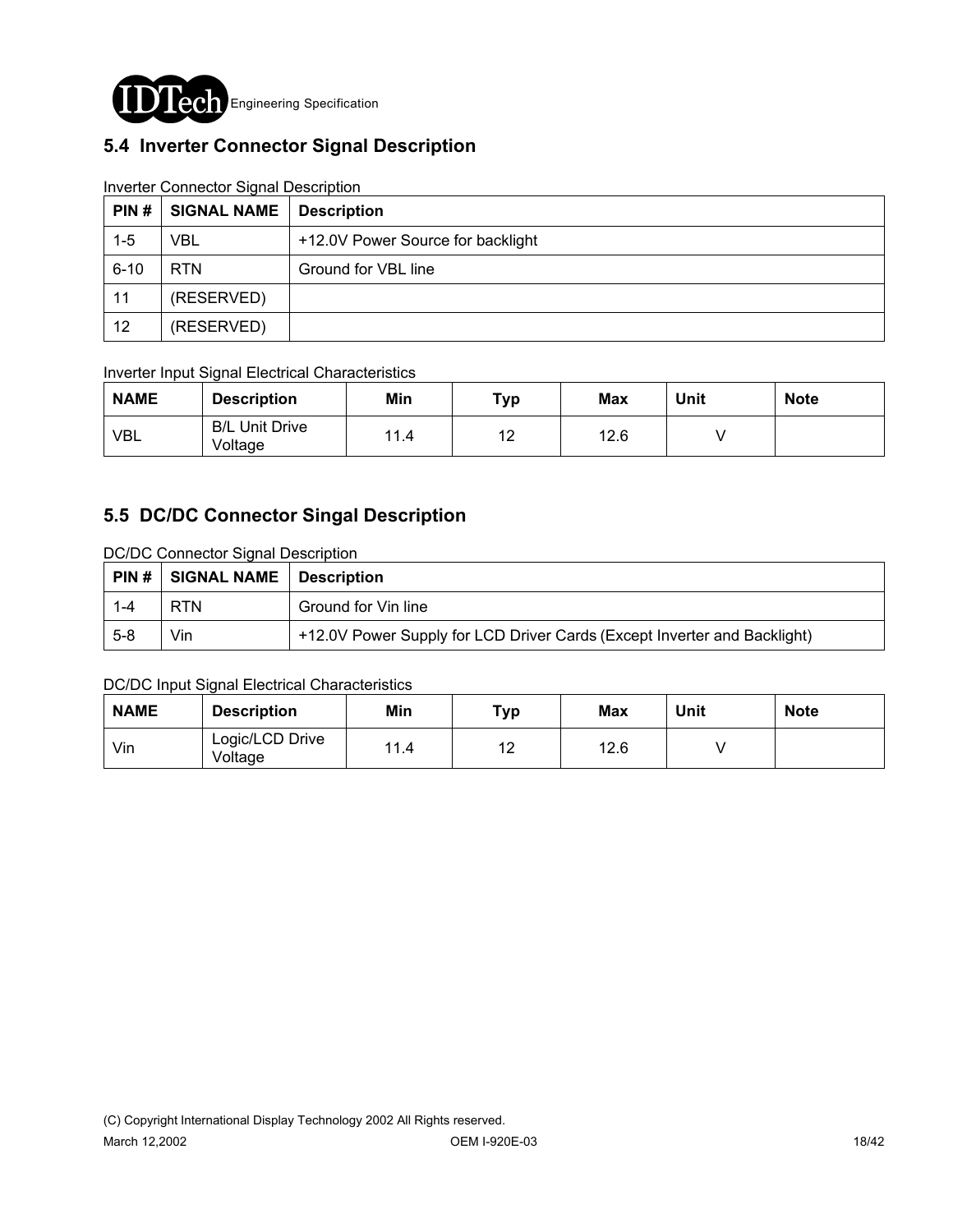

The following chart is the VDIM vs Dimming Range for your reference.

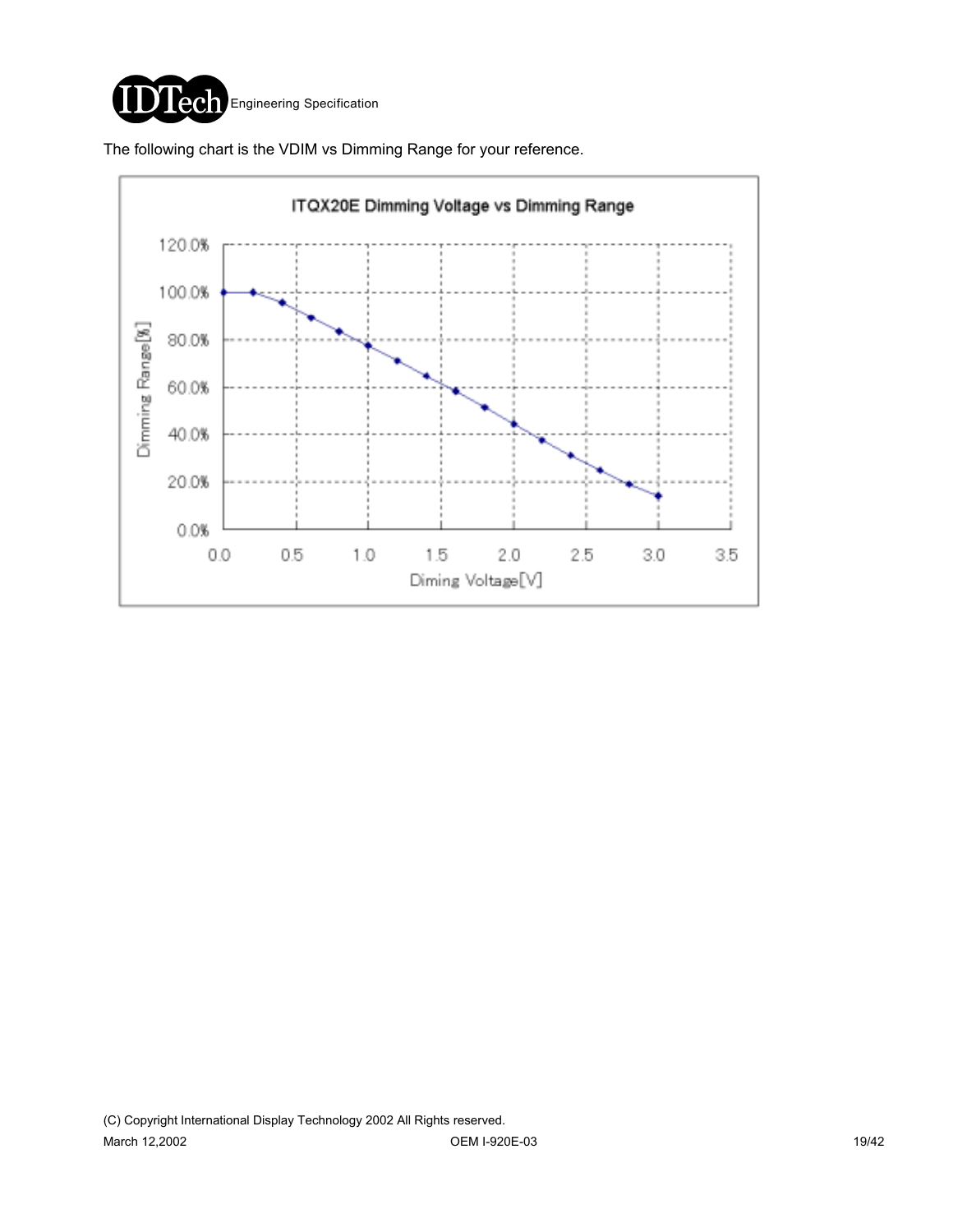

# **6.0 Pixel format image**

### Screen Format

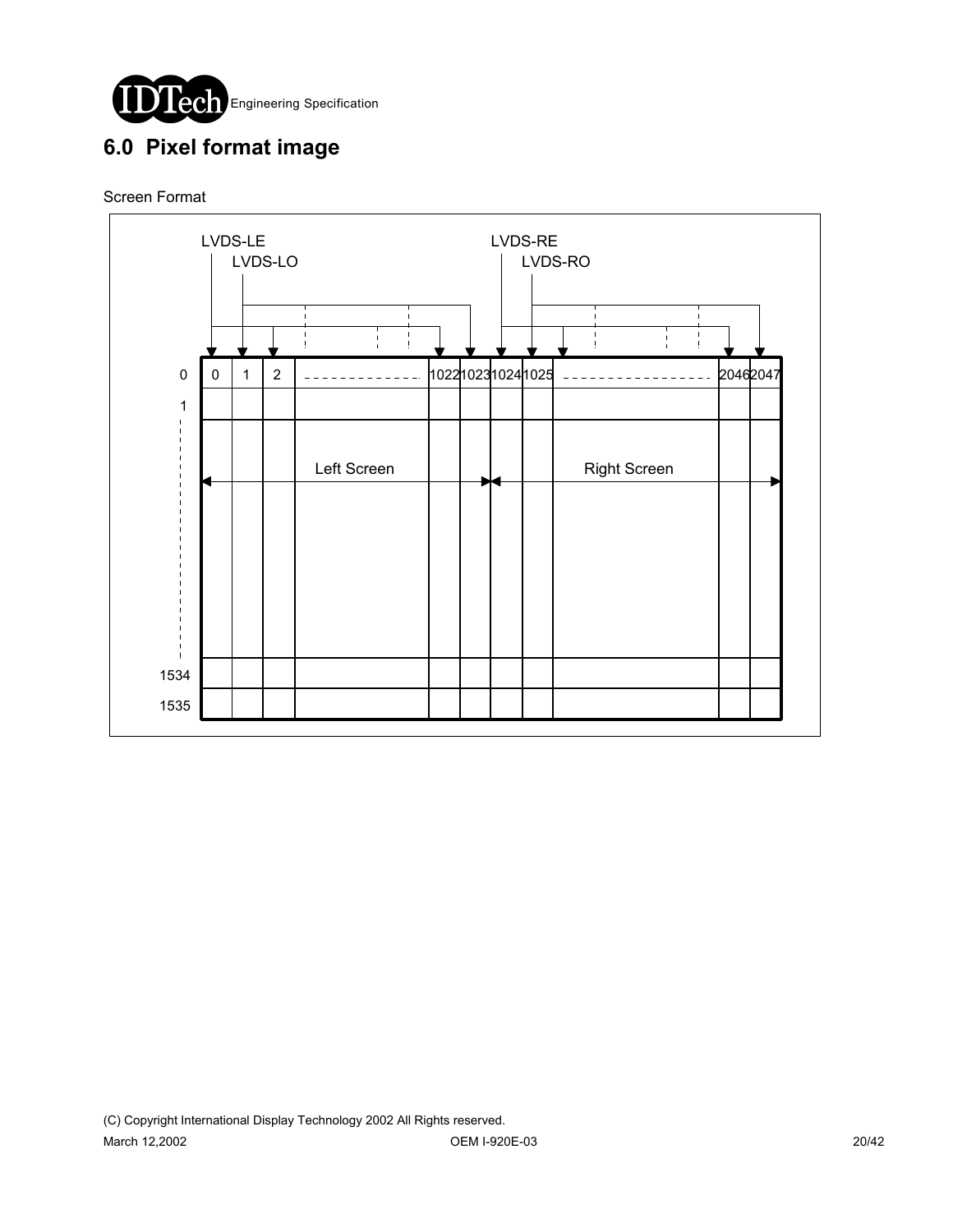

Following figure shows the relationship between the input signals and the LCD pixel format image. Each sub-pixel data(R,G,B) of an Even and the right adjacent Odd pixel unit are sampled at the same time.

|             | Even<br>$\mathbf 0$                           | Odd<br>1                     |  | Even<br>2046                      | Odd<br>2047                       |
|-------------|-----------------------------------------------|------------------------------|--|-----------------------------------|-----------------------------------|
| 0th Line    | $\mathsf{R}$<br>$\, {\bf B}$<br>G             | $\mathsf{R}$<br>$\sf B$<br>G |  | $\mathsf{R}$<br>$\, {\bf B}$<br>G | $\, {\bf B}$<br>$\mathsf{R}$<br>G |
|             |                                               |                              |  |                                   |                                   |
|             |                                               |                              |  |                                   |                                   |
|             |                                               |                              |  |                                   |                                   |
|             |                                               |                              |  |                                   |                                   |
| 1535th Line | $\mathsf{R}$<br>$\, {\sf B}$<br>${\mathsf G}$ | $\mathsf{R}$<br>G<br>$\sf B$ |  | ${\sf R}$<br>$\, {\bf B}$<br>G    | $\mathsf{R}$<br>$\sf B$<br>G      |

Pixel Color Arrangement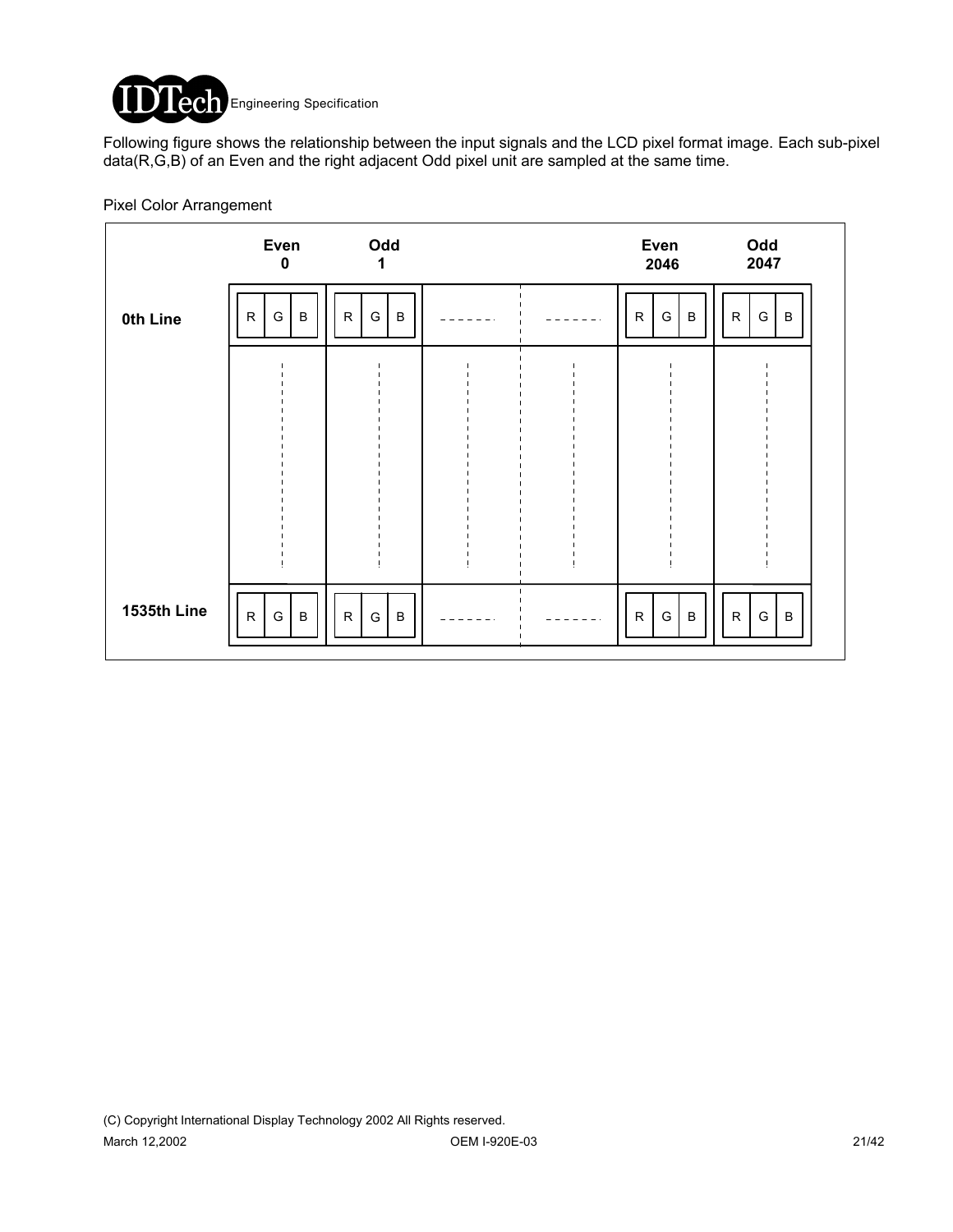

# **7.0 Interface Timings**

Following is the Video timing diagrams per channel ( a half screen refresh ) to be converted to/from the LVDS interface signals.

# **7.1 Timing Characteristics**

EVEN for LVDS-LE or LVDS-RE ODD for LVDS-LO or LVDS-RO.

Interface Timing Definition

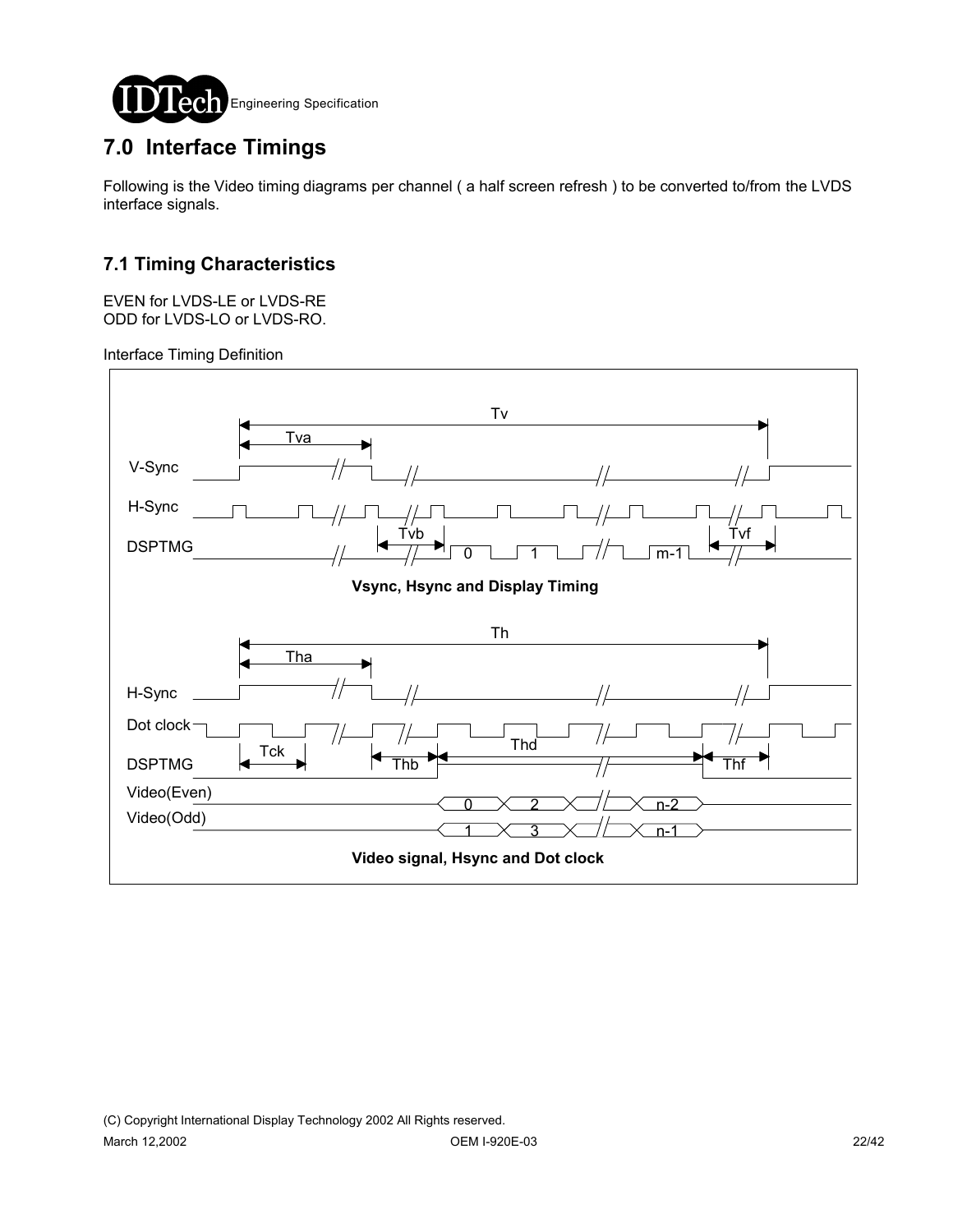

#### Timing Characteristics

| <b>Signal</b> | Item                  | <b>Symbol</b> | MIN.                         | TYP.  | MAX.                     | <b>Unit</b> |
|---------------|-----------------------|---------------|------------------------------|-------|--------------------------|-------------|
| <b>DTCLK</b>  | Dot Clock Freq.       | Fdck          | 60                           | 65    | 66                       | <b>MHz</b>  |
| <b>DTCLK</b>  | Dot Clock period      | <b>Tck</b>    | 15.15                        | 15.38 | 16.66                    | ns          |
| V-Sync        | <b>Refresh Rate</b>   | 1/Tv          |                              | 60    |                          | Hz          |
| V-Sync        | Frame period          | Tv            |                              | 16.67 |                          | ms          |
| V-Sync        | <b>Total line</b>     | Tv            | 1547                         | 1612  | 1628                     | lines       |
| V-Sync        | V-front porch         | Tvf           | $\overline{2}$               | 6     | 14                       | lines       |
| V-Sync        | V-active level        | Tva           | $\overline{2}$               | 12    | 14                       | lines       |
| V-Sync        | V-back porch          | Tvb           | $\overline{7}$               | 58    | 64                       | lines       |
| V-Sync        | V-Blank               | Tvf+Tva+Tvb   | 11                           | 76    | 92                       | lines       |
| <b>DSPTMG</b> | <b>Display Lines</b>  | m             |                              | 1536  | $\blacksquare$           | lines       |
| H-Sync        | H-Scan Rate           | 1/Th          | 92.86                        | 96.72 | 96.72                    | <b>KHz</b>  |
| H-Sync        | H-Scan Rate           | Th            | 10.34                        | *1    | 10.77                    | <b>us</b>   |
| H-Sync        | Cycle                 | Th            | 640                          | 672   | 700                      | Tck         |
| H-Sync        | H-front porch         | Thf           | 8                            | 12    | 172                      | Tck         |
| H-Sync        | H-active level        | Tha           | 8                            | 68    | 172                      | Tck         |
| H-Sync        | H-back porch          | Thb           | 8                            | 80    | 172                      | <b>Tck</b>  |
| H-Sync        | H-Blank               | Thf+Tha+Thb   | 128                          | 160   | 188                      | <b>Tck</b>  |
| <b>DSPTMG</b> | Display clocks        | Thd           |                              | 512   |                          | <b>Tck</b>  |
| <b>DSPTMG</b> | <b>Display Pixels</b> | n             | $\qquad \qquad \blacksquare$ | 1024  | $\overline{\phantom{a}}$ | pixels      |

**Note:** Typical value is based on VESA STANDARD ( XGA 60Hz ). H/V-Sync Polarity can be both Positive and Negative. DSPTMG should be Active High.

V-Sync should not be changed at H-Sync leading edge ( +/- 6 Tck ).

Even Dot clock and Odd Dot clock in each channel should have completely the same clock source. The skew should be within +/- 2ns.

Dot Clocks of the Left and Right channels should have completely the same clock source. But the skew between those clocks does not need to be cared.

The skews of all the other signals ( H-Sync, V-Sync, DSPTMG and Video data ) should be synchronized between Left and Right channels and should be within  $+/-$  4 dot clocks, respectively.

**\*1** For this value, the smaller, the better.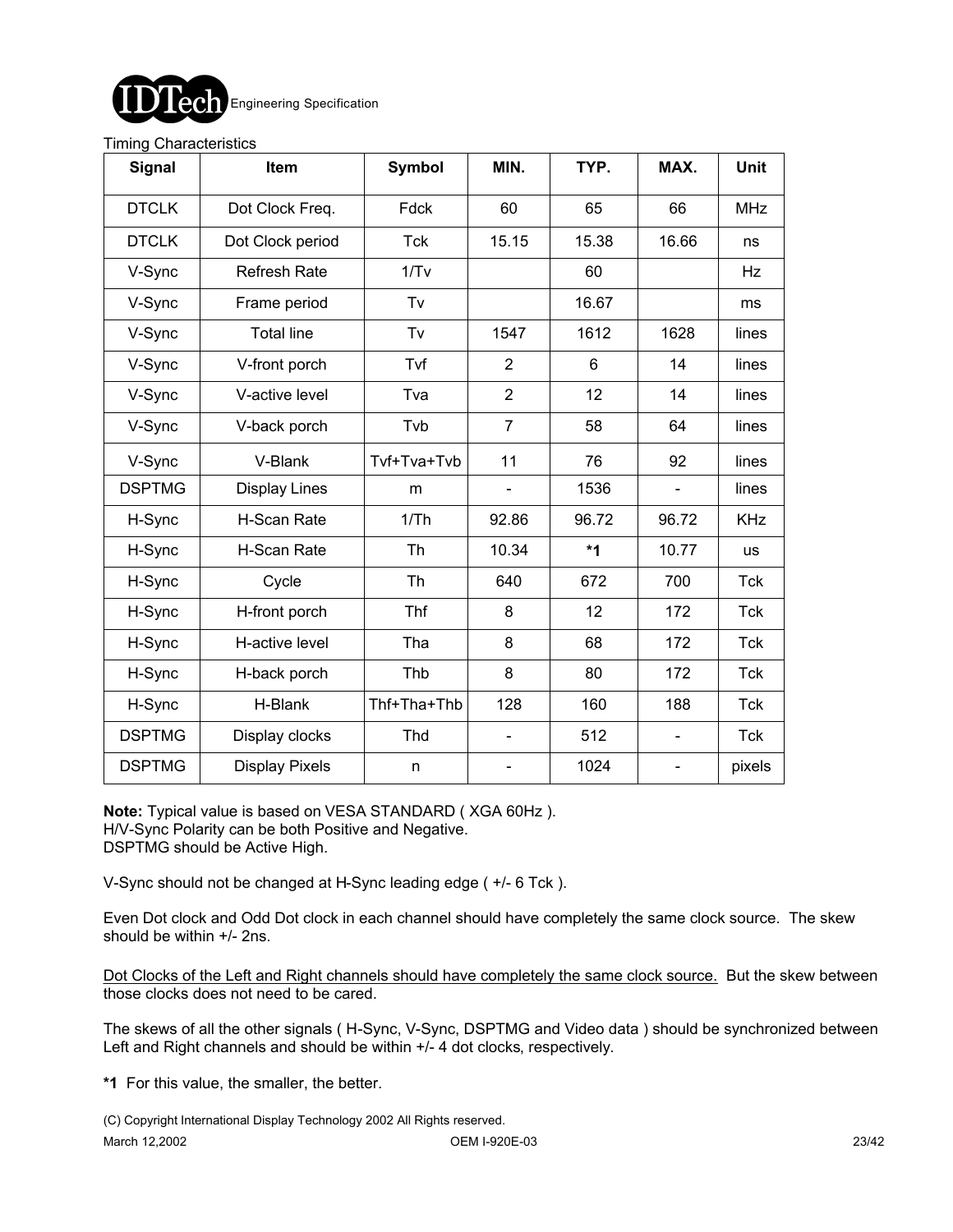

# **8.0 Power Consumption**

Input power specifications are as follows;

| <b>SYMBOL</b> | <b>PARAMETER</b>                            | Min  | <b>Typ</b> | <b>Max</b> | <b>UNITS</b> | <b>CONDITION</b>                   |
|---------------|---------------------------------------------|------|------------|------------|--------------|------------------------------------|
| Vin           | Logic/LCD Drive<br>Voltage                  | 11.4 | 12         | 12.6       | $\vee$       |                                    |
| lin           | Vin Current                                 |      | 1.2        | 1.4        | A            | $V$ in=12 $V$                      |
| Pin           | Vin Power                                   |      | 14.4       | 16         | W            | $V$ in=12 $V$<br>All White Pattern |
| Vin rp        | Allowable Logic/LCD<br>Drive Ripple Voltage |      |            | 100        | mVp-p        |                                    |
| Vin ns        | Allowable Logic/LCD<br>Drive Ripple Noise   |      |            | 100        | mVp-p        |                                    |
| <b>VBL</b>    | <b>Backlight power</b><br>Voltage           | 11.4 | 12         | 12.6       | $\vee$       |                                    |
| <b>PBL</b>    | <b>Backlight Power</b><br>consumption       |      | 44         | 48         | W            | Brightness=max                     |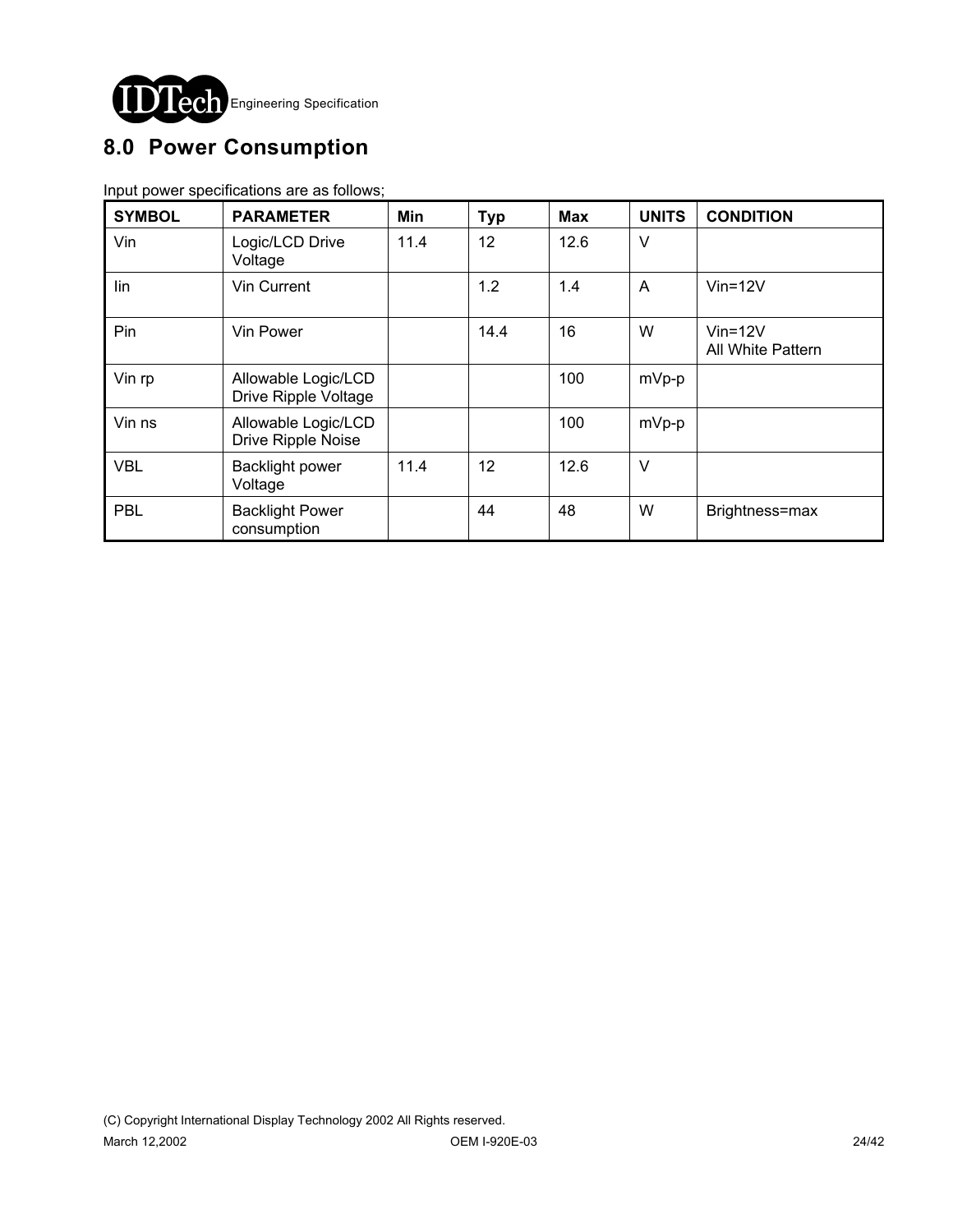

# **9.0 Power ON/OFF Sequence**

Vin power and lamp on/off sequence is as follows. Interface signals are also shown in the chart. Signals from any system shall be Hi-Z state or low level when Vin is off.

Vin/VBL/Signals Power On/Off Sequence Requirements

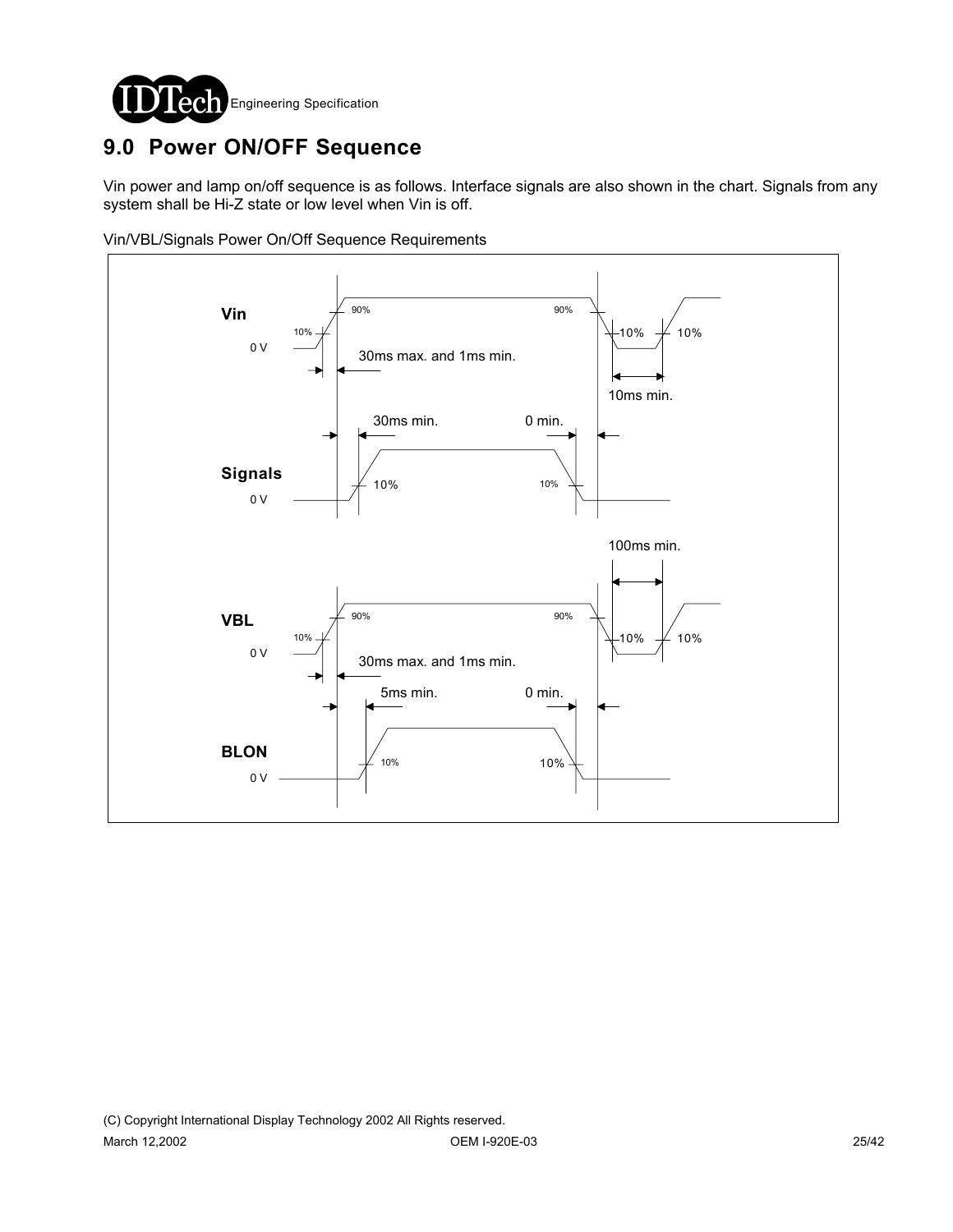

# **10.0 Color Adjustment**

## **10.1 Color Adjustment Overview**

The color adjustment supported for ITQX20E is a White Point Adjustment function based on approximations at multiple gray scale levels of achromatic colors.

The white point adjustment is a technique for the user to be able to change the "white" (The brightest white at least, and even all the other achromatic colors such as various grays if possible) to a more appropriate color tone, such as bluish white or yellowish one, according to the environmental lighting condition or user's preferences. To achieve this adjustment, Data conversion circuit is implemented in ASIC on IFX-card and is controlled by I2C registers. The following figures show the overview of this technology.

Color Adjustment Overview



(C) Copyright International Display Technology 2002 All Rights reserved. March 12,2002 OEM I-920E-03 26/42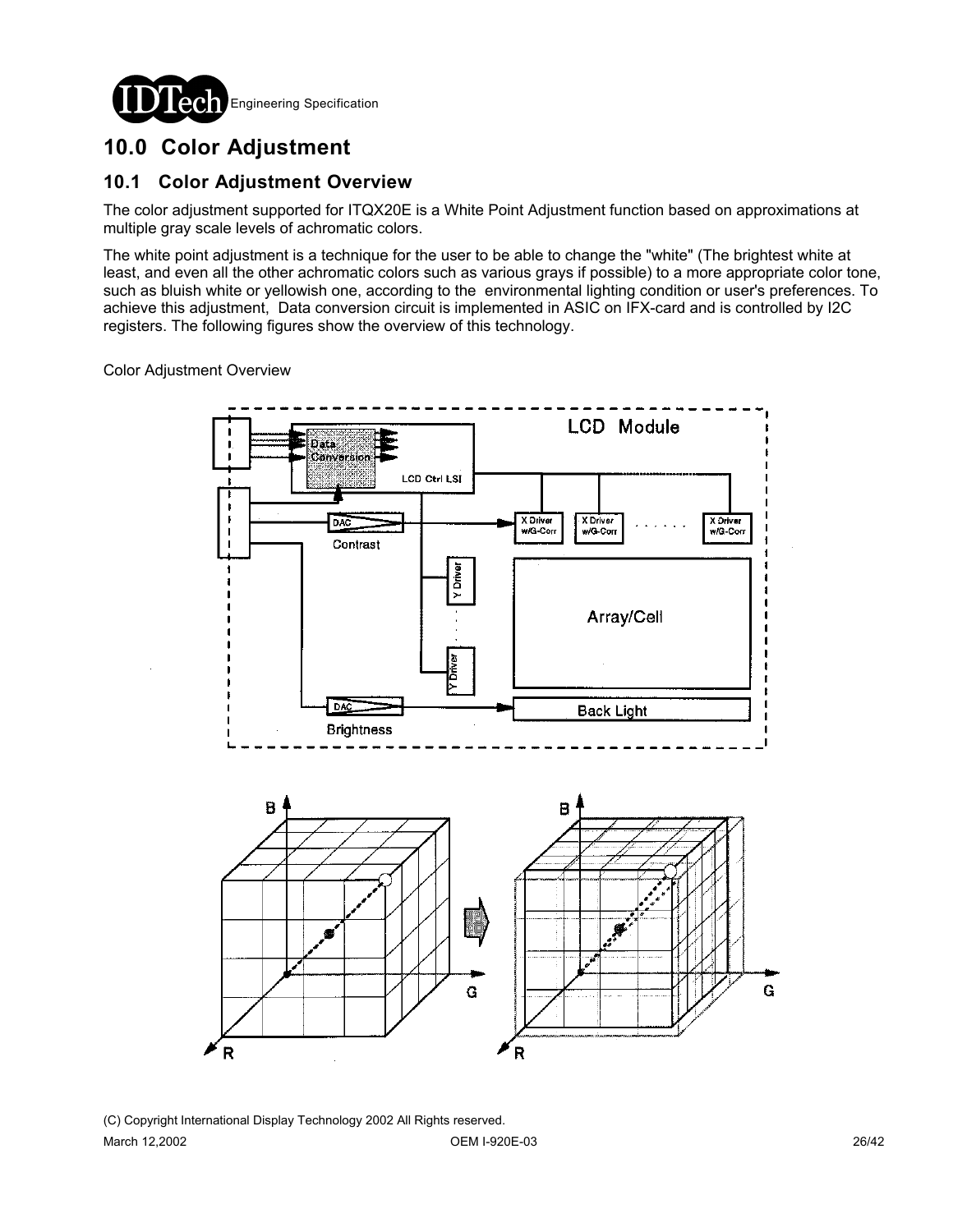

The major features of the adjustment are as follows.

- The adjustable range of the chromaticity coordinates in terms of the color temperature is from 5400K through 9300K.

 - Keep any achromatic color at lower or medium gray scale levels close to the target coordinates of the adjustment, which enables to correct the blue shift.

 - Support 2 types of conversion, one is a conventional way of conversion called Type-A, the other is so-called a pure color luminance saving method called Type-B in which the luminance of pure Red, Green, Blue, Yellow, Magenta, and Cyan are kept to the original level, not being affected by the adjustment.

Totally 5 achromatic colors are available to use as the approximation points, those are

| 1. L255 Gray | $(3.6, 1.6) = (255, 255, 255)$ | $(Max Gray = White)$ |
|--------------|--------------------------------|----------------------|
| 2. LO Gray   | : $(R,G,B) = (0,0,0)$          | (Min Gray = Black)   |
| 3. L127 Gray | $(3.6, 6.6) = (127, 127, 127)$ | $(1/2$ Gray)         |
| 4. L63 Gray  | $($ R,G,B $)$ = (63,63,63)     | $(1/4$ Gray)         |
| 5. L191 Gray | $:(R,G,B)=(191,191,191)$       | $(3/4$ Gray)         |

At the L255 Gray, we can just decrease (-) the gray level of R,G, or B, on the other hand at the L0 Gray we can just increase (+) the gray level of R,G, or B. For the other 3 approximation points, we can both decrease and increase the gray level of R,G, or B.

User can choose any number of point from zero to five to set the adjusting value(s). That is, if chromaticity coordinates of each achromatic color on the achromatic line from L255 to L0 don't vary so much, the adjustment at only he L255 point may be enough. (1 Point Approximation) However, if they tend to vary a lot, we need to adjust at more points up to five. (5 Points Approximation)

Also in order to compensate the reduction of the gray scale level resolution for each color due to the adjustment of this method, the Dither method is applied.

# **10.2 Color Adjustment Specifications**

### **10.2.1 White Point Adjustable Chromaticity Coordinates Range**

Any coordinates on the Blackbody Locus from maximum to minimum adjustable color temperature. Max Adjustable Temperature ............ 9300K Min Adjustable Temperature ............ 5400K

### **10.2.2 Luminance Degradation**

Assured Minimum Luminance by Adjusted Coordinates (% against Full Luminance)

In case of 9300K on the Blackbody Locus ...... 85%

In case of 5400K on the Blackbody Locus ...... 80%

### **10.2.3 Chromaticity Coordinates Uniformity over the Achromatic Colors**

Assured Maximum RMS (Root Mean Square) value over all the 256 achromatic colors, of the chromaticity coordinates distance data from L255 coordinates is 0.02.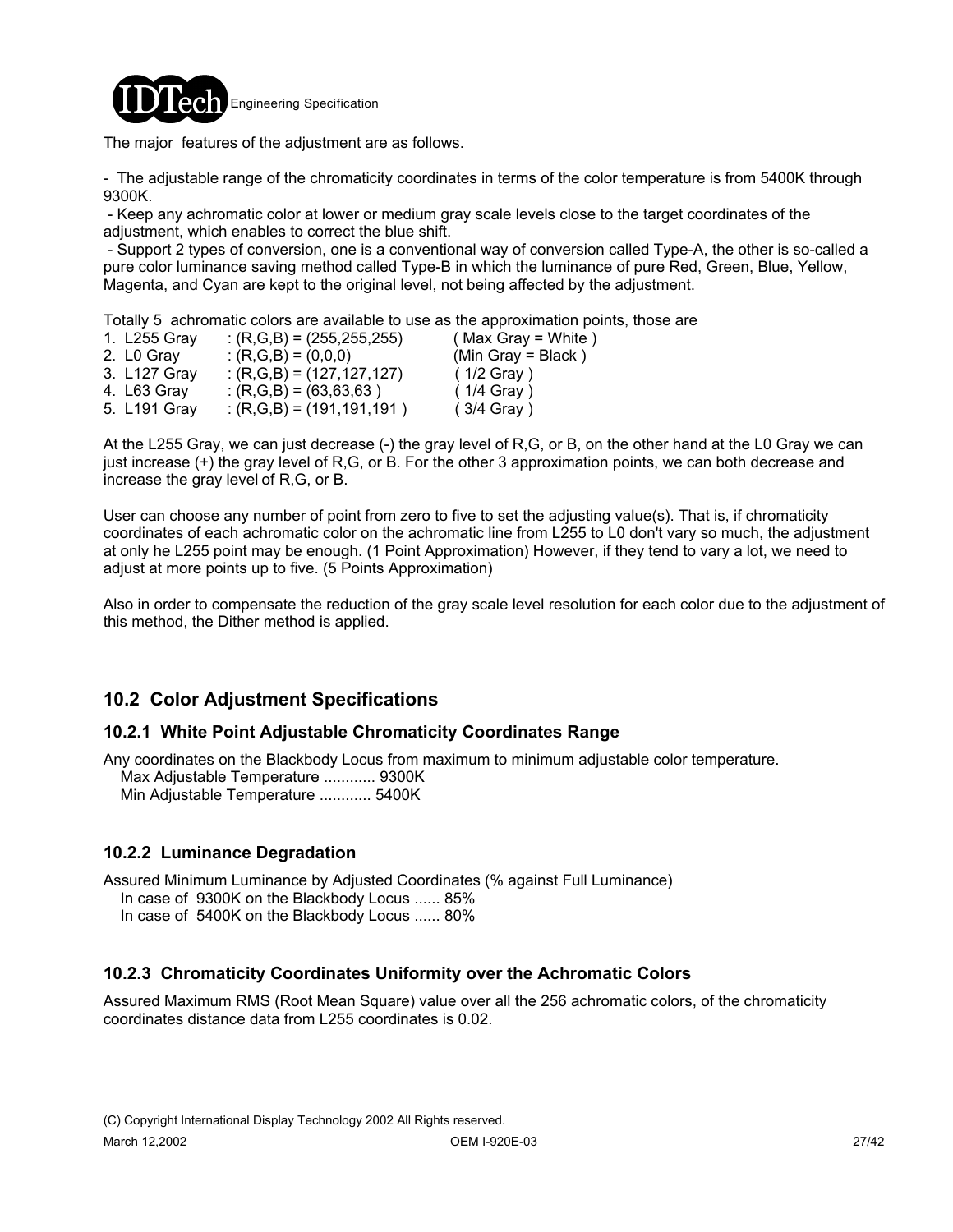

## **10.3 Input Parameters Details**

### **10.3.1 Input Parameters Setting Interface ( I2C )**

ITQX20E has an I2C interface for setting parameters for the color adjustment. Its voltage level is 3.3V, and the maximum frequency is 100 KHz.

All the setting parameters should be written at every POR. Otherwise the default parameters (all adjustments are disabled) are used.

I2C access addresses for color adjustment are from '0010 000'b to '0011 111'b for the Left ( Master ) ASIC and from '0110 000'b to '0111 111'b for the Right ( Slave ) ASIC. 16 registers are required for each ASIC and normally the contents of the registers of the Left and Right ASICs are the same.

And 'General Call Address Reset' whose address is '0000 000'b is also supported. Other than the addresses related to Color Adjustment, address '0101 101'b is supported for Brightness and Contrast control.

For more the detailed electrical / functional specification of I2C, please refer to 10.4.4 I2C specification.

### **10.3.2 Data Registers Assignment for Color Adjustment**

All the data registers are cleared at POR ( set to 0 ) except for bit 4 of the CA Mode register and bit 7 of the L255-R/G/B register. The set values at POR make all the adjustments disable.

**Note:** B = 0 in Access Address is for the Left(Master) ASIC, and B = 1 for Right(Slave) ASIC.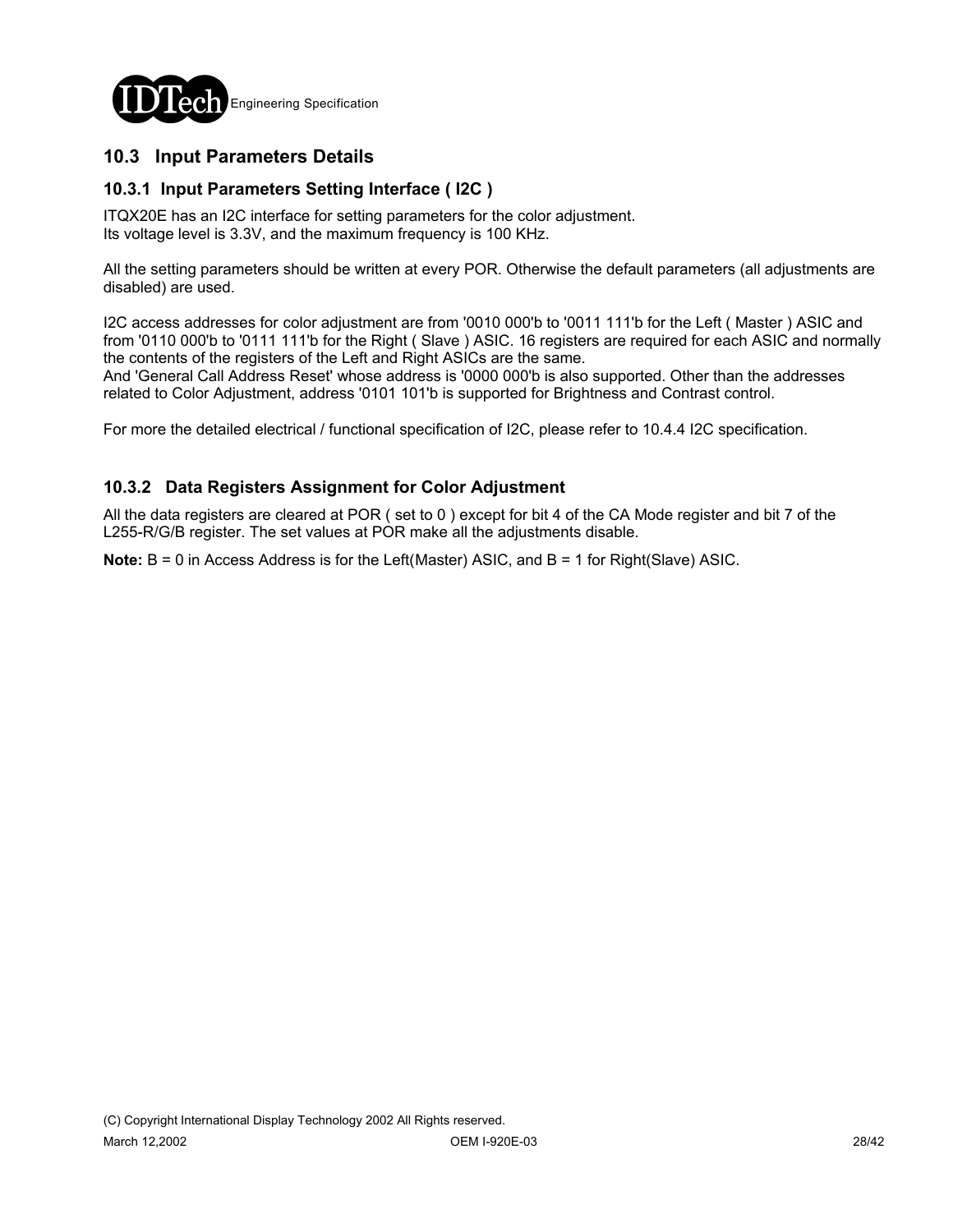

#### Data Registers for C/A

| Reg Name   | Access address | <u>Data (MSB⇒) LSB)</u> | Description                                                                                                                                                                                                |
|------------|----------------|-------------------------|------------------------------------------------------------------------------------------------------------------------------------------------------------------------------------------------------------|
| CA Mode    | 10B100001b     | 000e doba               | $a =$ Cobr Adjust enable $(1 =$ Enable $)$<br>$(1 = \text{Frahle})$<br>$b =$ Dither Erable<br>c = Black as Black level (1 = Enable ) (*1)<br>$d =$ Conversion Type (1 = Type=A )<br>e = CADJE( Read Only ) |
| L255-R     | 10 B1 0 001 1b | 1x00xx000x              | $L255$ – Red $(7 \text{ bits})$ , 1' is fixed.                                                                                                                                                             |
| $L255-G$   | ′0B10010′b     | 1x00xx000x              | L255 – Green ( 7 bits )                                                                                                                                                                                    |
| $L255-B$   | 10B100111b     | $1x00x$ $x000x$         |                                                                                                                                                                                                            |
| LO-R       | 10B101001b     | $000x \times x$         | $LO - Red$ (5 bits)                                                                                                                                                                                        |
| LO-G       | 10 B10 1011b   | $000x \times x$         | IO – Green (5 bits.)                                                                                                                                                                                       |
| LO-B       | 10 B10 11 01 b | $000x \times x$         | $LO - Blue (5 bits)$                                                                                                                                                                                       |
| $L127-R$   | 10B101111b     | $00$ sx $x\infty$       | L127 – Red, $s =$ Sign, $x =$ 5 bits $(*2)$                                                                                                                                                                |
| $L127-G$   | '0B11 000'b    | $00$ BX $000$           | L127 – Green, s = Sign, $x = 5$ bits (*2)                                                                                                                                                                  |
| $L127-B$   | 10B110011b     | $00$ sx $x\infty$       | L127 - Blue, $s = Sign$ , $x = 5$ bits ( $*2$ )                                                                                                                                                            |
| $L63-R$    | ′0B11 010′b    | $000s$ $x$              | L63 – Red. $s =$ Sign, $x = 4$ bits $(*2)$                                                                                                                                                                 |
| $L63-G$    | '0B11 011'b    | $000s \times x$         | L63 – Green, s = Sign, $x = 4$ bits (*2)                                                                                                                                                                   |
| $L63-B$    | '0B11100'b     | $000$ s xxxx            | $L63 - Blue$ , $s = Sign$ , $x = 4$ bits $(*2)$                                                                                                                                                            |
| $L191 - R$ | 10 B11 1011b   | $000$ s $x\infty$       | L191 - Red, $s =$ Sign, $x = 4$ bits $(x2)$                                                                                                                                                                |
| $L191 - G$ | 10B11 110b     | $000s$ xxxx             | L191 - Green, s = Sign, $x = 4$ bits (*2)                                                                                                                                                                  |
| $L191 - B$ | 10B11 1111b    | $000s \times x$         | L191 - Blue, $s =$ Sign, $x = 4$ bits $(x2)$                                                                                                                                                               |

 $[NOTE]$ 

\*1 : When 1, the LO Gray Point is set to (0,0,0), even if LO-R, LO-G, LO-B are set.

\*2 : x Should be Set by the Absolute Value. [ex]-1 is Expressed as 10 0001'b for L127-R/G/B

### **10.3.3 CA Mode Register**

Color Adjust Enable : 1 bit

'H' ..... Enable Color Adjustment function

'L' ..... Disable Adjustment function ( Set all the other Values to 0 ), but all the written data are kept.

Dither Enable : 1 bit

'H' ..... Enable extension of color resolution ( Recommended )

'L' ..... Disable

Black As Black level : 1 bit

'H' ..... L0 Gray point is set to ( 0,0,0 ), even if L0-R/G/B are set.

'L' ..... L0 Gray point is almost the same with L0-R/G/B setting.

Conversion Type : 1 bit 'H' ..... Conversion Type-A Selected 'L' ..... Conversion Type-B Selected CADJE : 1 bit ( Read Only ) Normally 'H' . When this bit is low, Color Adjustment function is disabled by PCB assemble.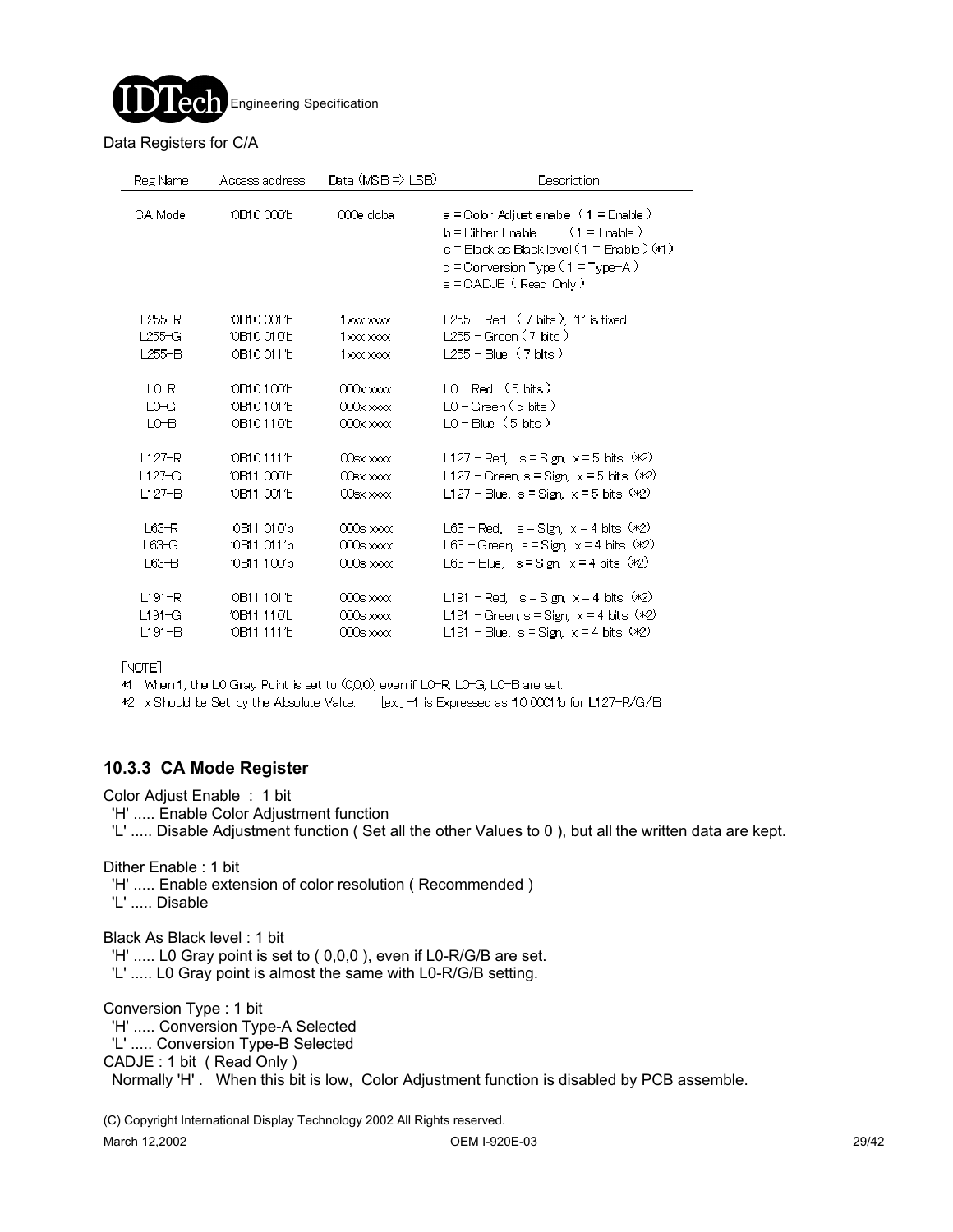

### **10.3.4 Registers to Set Parameters for White Point Adjustment**

**[[ Basic Set Values for 2 Point Approximation ]]** L255-R : 7 bit Unsigned (0 through 127) Red Decrement Value at the L255 Gray

L255-G : 7 bit Unsigned (0 through 127) Green Decrement Value at the L255 Gray

L255-B : 7 bit Unsigned (0 through 127) Blue Decrement Value at the L255 Gray

L0-R : 5 bit Unsigned (0 through 31) Red Increment Value at the L0 Gray

L0-G : 5 bit Unsigned (0 through 31) Green Increment Value at the L0 Gray

L0-B : 5 bit Unsigned (0 through 31) Blue Increment Value at the L0 Gray

#### **[[ Fine Adjustment Set Values for 3 Point Approximation ]]**

- L127-R : 1 bit Sign Bit & 5 bit Unsigned (Absolute) (-31 through +31) Red Fine Adjusting Value at the L127 Gray
- L127-G : 1 bit Sign Bit & 5 bit Unsigned (Absolute) (-31 through +31) Green Fine Adjusting Value at the L127 Gray
- L127-B : 1 bit Sign Bit & 5 bit Unsigned (Absolute) (-31 through +31) Blue Fine Adjusting Value at the L127 Gray

#### **[[ Sub-Fine Adjustment Set Values for 5 Point Approximation ]]**

- L63-R : 1 bit Sign Bit & 4 bit Unsigned (Absolute) (-15 through +15) Red Fine Adjusting Value at the L63 Gray
- L63-G : 1 bit Sign Bit & 4 bit Unsigned (Absolute) (-15 through +15) Green Fine Adjusting Value at the L63 Gray
- L63-B : 1 bit Sign Bit & 4 bit Unsigned (Absolute) (-15 through +15) Blue Fine Adjusting Value at the L63 Gray
- L191-R : 1 bit Sign Bit & 4 bit Unsigned (Absolute) (-15 through +15) Red Fine Adjusting Value at the L191 Gray
- L191-G : 1 bit Sign Bit & 4 bit Unsigned (Absolute) (-15 through +15) Green Fine Adjusting Value at the L191 Gray
- L191-B : 1 bit Sign Bit & 4 bit Unsigned (Absolute) (-15 through +15) Blue Fine Adjusting Value at the L191 Gray

[Note]

Sign Bit : 'L' ...... Positive [ex.] -1 is expressed as '10001'b 'H' ...... Negative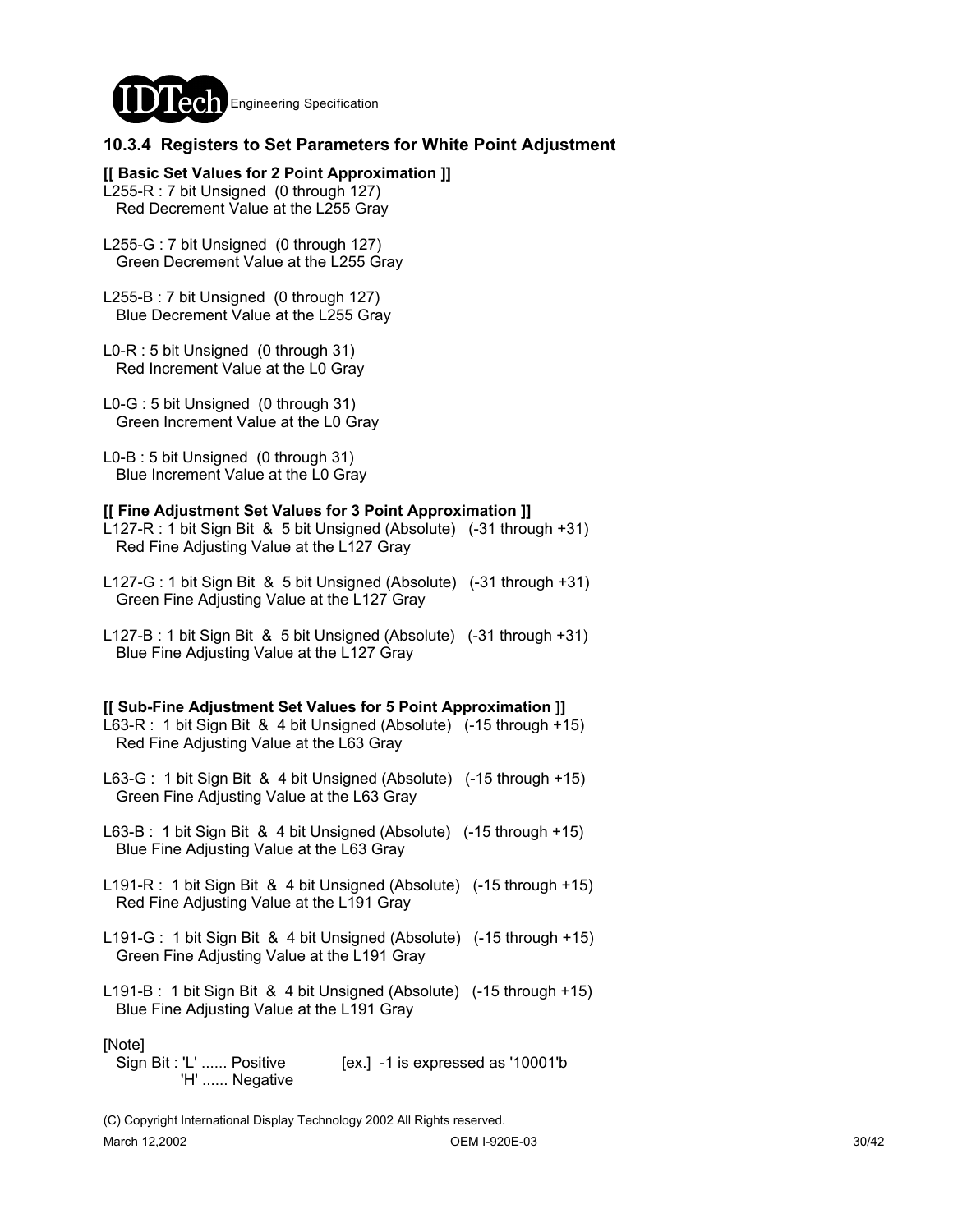

## **10.3.5 Concept Figures for the Adjustment**

In case of Conversion Type-A, each color is adjusted independently according to each parameter for 5 points in the registers. A figure below is an example for the Red adjustment.

Where L127-R is (+), L63-R is (+), and L191-R is (-). Dotted line indicates the calculation result caused by the parameter set at each point. The video data are adjusted by the sum of all those calculated values.

### Conversion Type-A

Conversion Type-A

Sum of each calculated value is added to Red video input.



In case of Conversion Type-B, each color is adjusted by considering the effect of other colors, according to each parameter of 5 points. A figure below is an example for the Red adjustment . In order to make it easier to understand, the color dimension is reduced from  $3$  ( $R,G,B$ ) to  $2$  ( $R,G$ ). As shown in the figure, the calculation for each point for the Red adjustment is effected by both Red and Green values.

Where L127-R is (+), L63-R is (+), and L191-R is (-). Dotted line indicates the calculation result caused by the parameter set at each point. The video data are adjusted by the sum of all those calculated values.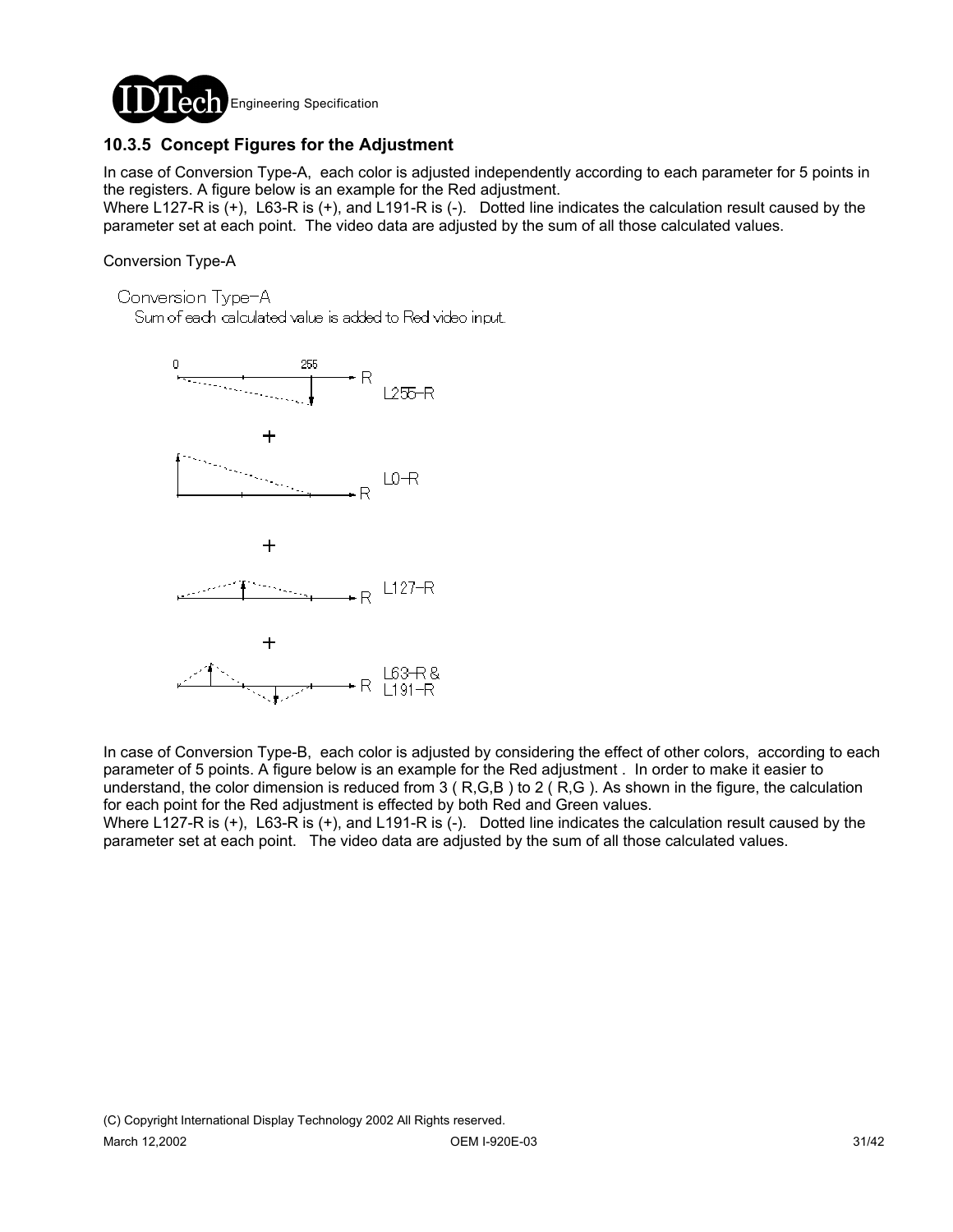

### Conversion Type-B

Conversion Type-B

In case of 2 dimensions for easy understanding. Sum of each calculated value is added to Red video input.



## **10.4 I2C Specification**

Following descriptions show the I2C specifications of the Control ASICs equipped in the LCD module which has a Color Adjustment feature. As for the I2C specification of DAC for Brightness and Contrast, please refer to its own specifications ( DAC : DALLAS DS1803 ). 2 signals ( SCLK and SDATA ) in the LCD module interface are commonly used for the control of both the Color Adjustment and the DAC.

The Address for Color Adjustment is from '0010000'b to '0011111'b and from '0110000'b to '0111111'b. The Address for DAC is '0101101'b. Its port-0 is for Contrast and its port-1 is for Brightness.

### **10.4.1 I2C Feature Summary**

- Standard mode ( 100KHz max ) support
- 3.3V interface
- Slave mode operation only
- Reading and writing, single or sequential access protocols for Color Adjustment registers
- Register clear by general call address reset for Color Adjustment registers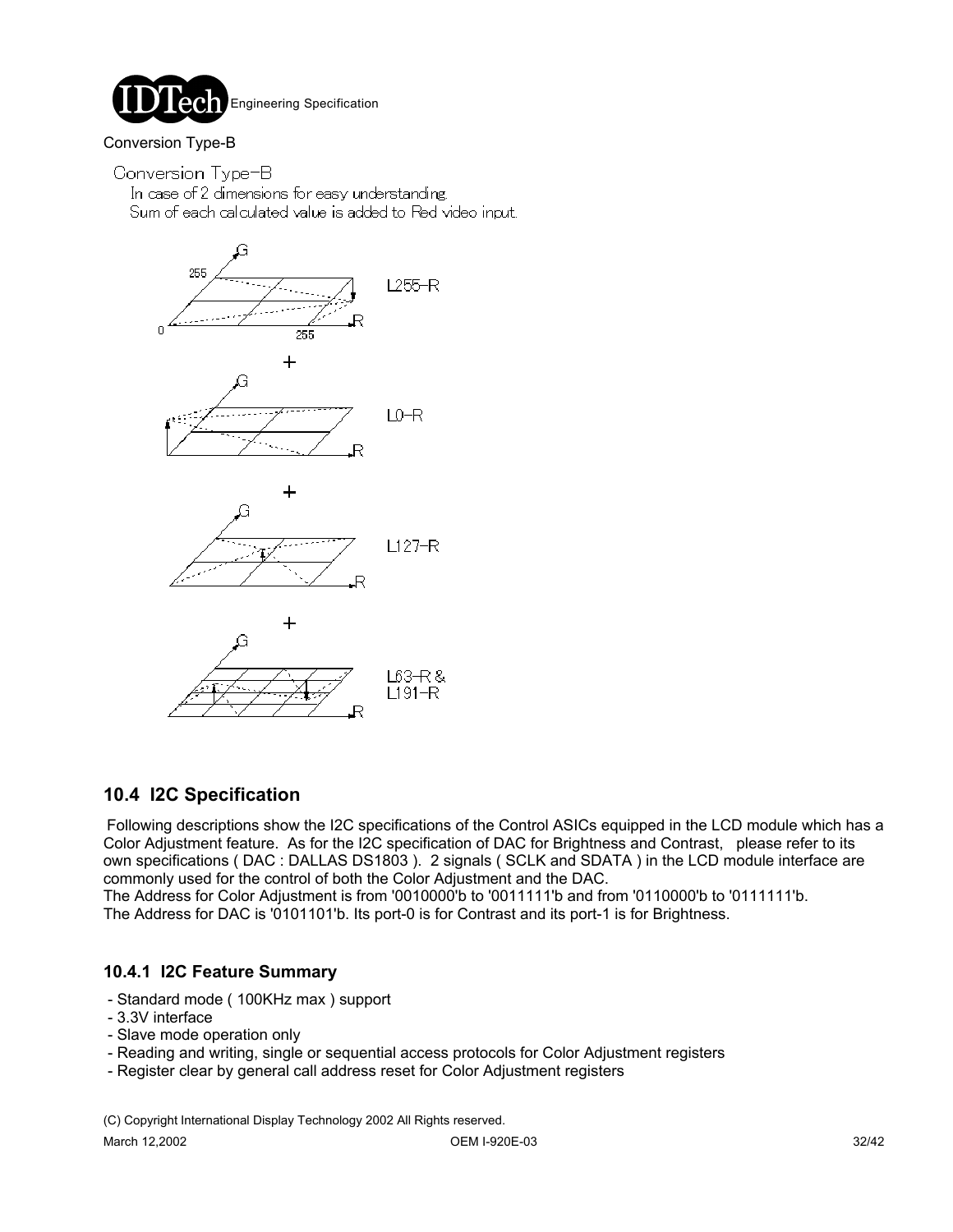

## **10.4.2 Electrical Specification**

2 signals ( SCLK and SDATA ) are equipped at the LCD module interface. SCLK is the clock input as SCL and SDATA is the data input/output as SDA. These signals should be driven by Open-Drain or Open-Collector without any pull-up resister. Both signals are pulled up by 5.1K ohm resisters to 3.3V typ respectively in the LCD module.

|                                        | Symbol      | Min    | Max | Unit |
|----------------------------------------|-------------|--------|-----|------|
| Input Low voltage<br>$(*1)$            | Vil         | $-0.5$ | 0.5 |      |
| Input High voltage (*2)                | Vih         | 2.3    | 3.6 |      |
| Input Hysteresis voltage               | <b>Vhys</b> | 0.4    |     |      |
| Input leakage current                  | Ii          | $-30$  | 30  | uA   |
| @ Vil-Min or Vih-Max (*3)              |             |        |     |      |
| Output Low voltage                     | Vol         |        | 0.5 |      |
| High<br>Output<br>impedance<br>leakage | loh         | $-30$  | 30  | uA   |
| current(*3)                            |             |        |     |      |
| Input capacitance                      |             |        | 35  | рF   |

NOTE :

\*1 : Vil (typ) =  $0.9V$ 

 $*2$  : Vih (typ) = 1.8V

\*3 : without pull up resisters ( 5.1K ohm )

### **10.4.3 Timing Specification**

In the following figure and table, Slave is the control ASICs in the LCD module and Master is the controller to drive the LCD module.

"S" is the START condition and "P" is the STOP condition.

I2C Bus timing



(C) Copyright International Display Technology 2002 All Rights reserved. March 12,2002 OEM I-920E-03 33/42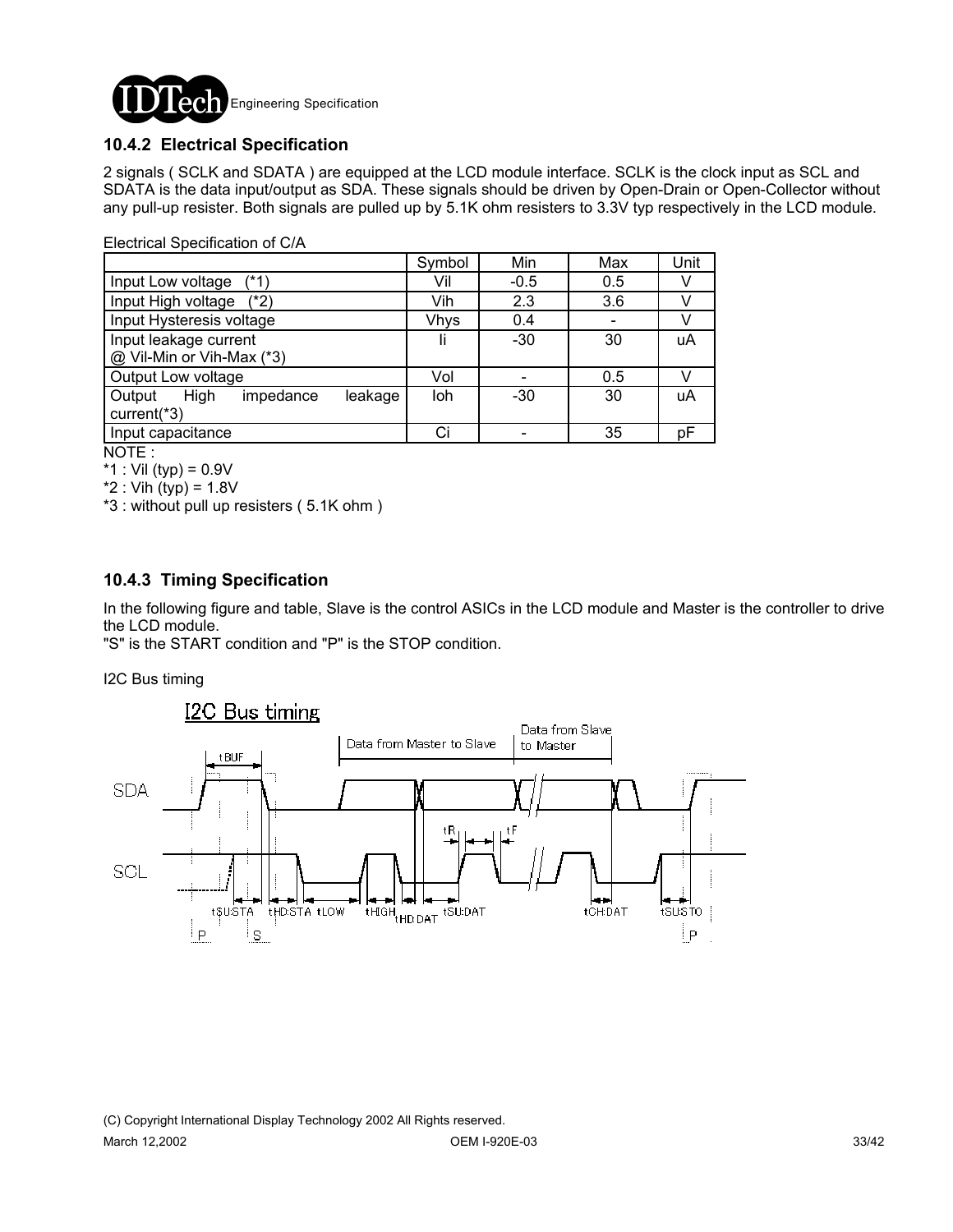

|  |  | Timing Specification of C/A |  |  |
|--|--|-----------------------------|--|--|
|--|--|-----------------------------|--|--|

|                                                  | Symbol       | Min | Max  | Unit       |
|--------------------------------------------------|--------------|-----|------|------------|
| Frequency of SCL                                 | fSCL         | 0   | 100  | <b>KHz</b> |
| Bus Free Time from STOP to START                 | <b>tBUF</b>  | 4.7 |      | <b>us</b>  |
| Setup time of START                              | tSU:STA      | 4.7 |      | <b>us</b>  |
| Hold time of START                               | tHD:STA      | 4.0 |      | <b>us</b>  |
| Low time of SCL                                  | <b>tLOW</b>  | 4.7 |      | <b>us</b>  |
| High time of SCL                                 | <b>tHIGH</b> | 4.0 |      | <b>US</b>  |
| Data hold time for Slave                         | tHD:DAT      | 0   |      | <b>us</b>  |
| Data setup time for Slave                        | tSU:DAT      | 250 |      | ns         |
| Data change from SCL falling edge (to<br>Master) | tCH:DAT      | 300 | 900  | ns         |
| Rise time<br>Vil-Max --> Vih-Min                 | tR           |     | 1000 | ns         |
| <b>Fall time</b><br>Vil-Max <-- Vih-Min          | tF           |     | 300  | ns         |
| Setup time of STOP                               | tSU:STO      | 4.0 |      | <b>us</b>  |
| Spike suppression                                | tSP          |     | 50   | ns         |

### **10.4.4 Data Format Specification**

Both writing( Master to Slave ) and reading( Slave to Master ) data transfer formats are supported. In the following figures, "M" is Master and "S" is Slave.

If "Optional n bytes" in the figure does not exist in the data flow, the access mode becomes Single Access mode ( read/written data are just 1 byte ). On the other hand, if "Optional n bytes" exists in the data flow, it becomes Sequential Access mode ( data more than 1 byte are read/written continuously ).

In case of Sequential Access mode, each address of the following data increase by 1 automatically, and the next address of '0B11 111'b becomes '0B10 000'b ( 'B' is 0 for Left and 1 for Right ).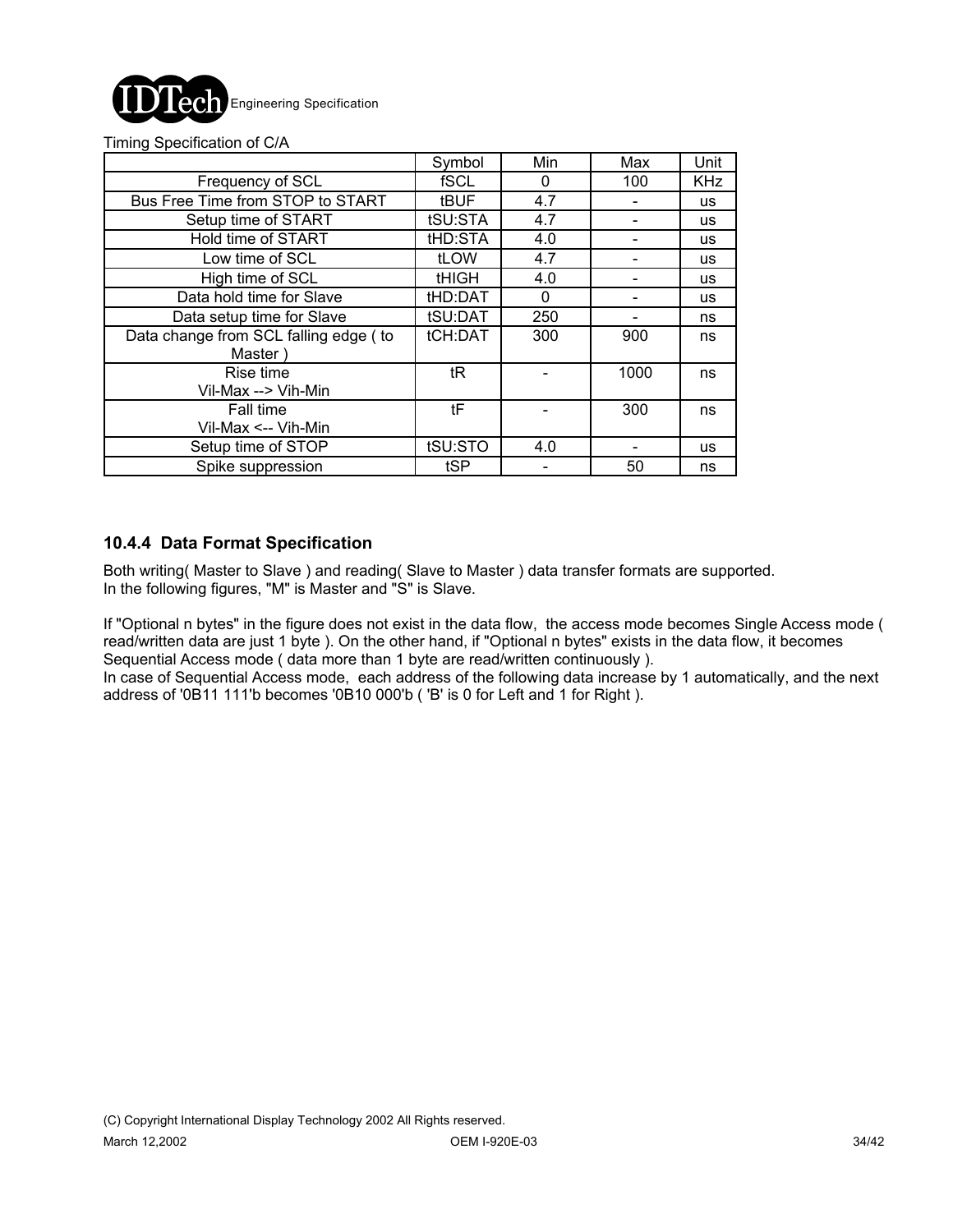

Data format (Writing)

### $Hriting (M-5) sequence of bytes$



Data format (Reading)

Reading (\$->M) sequence of bytes



## **10.4.5 General Call Address Reset**

Only when the address is '0000 000'b and the write data is '0000 0110'b, the contents of all the registers (the addresses are '0B1x xxx'b ( 'B' is 0 for Left and 1 for Right ) ) in both Left (Master) and Right (Slave) ASICs are reset except for bit 4 of CA Mode and bit 7 of L255-R/G/B. This means all the functions of Color Adjsutment are disabled. The address '0000 000'b is a write only register.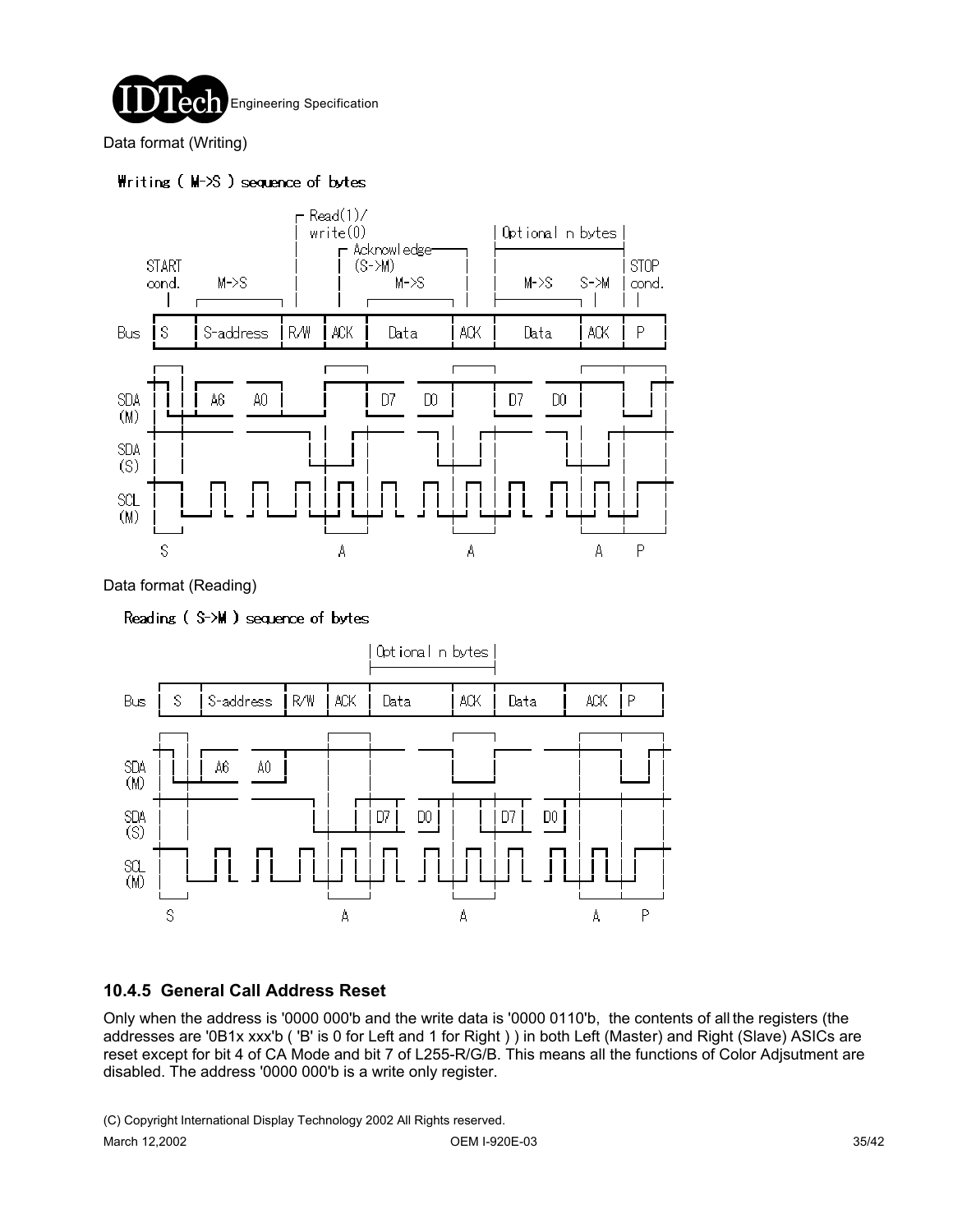



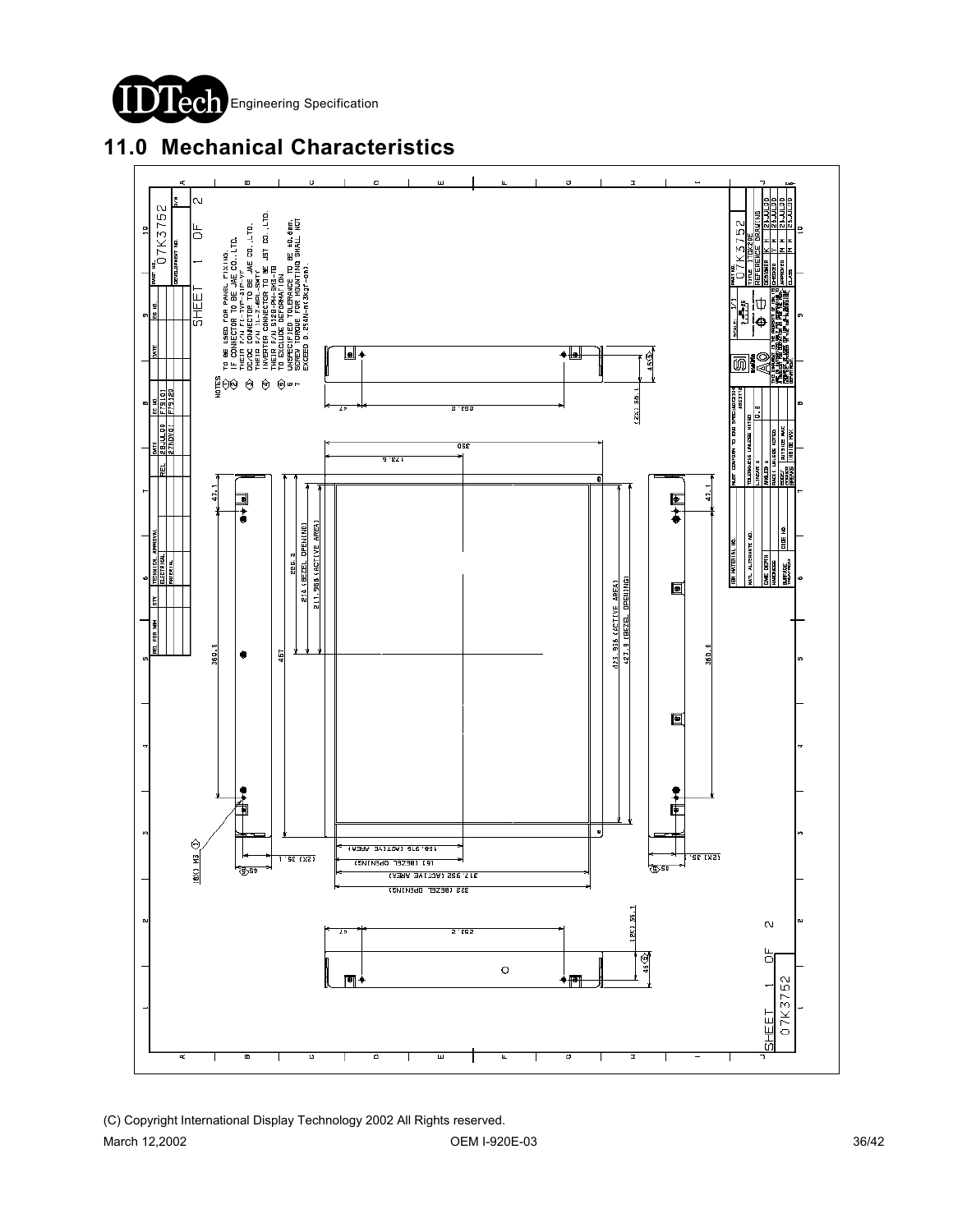

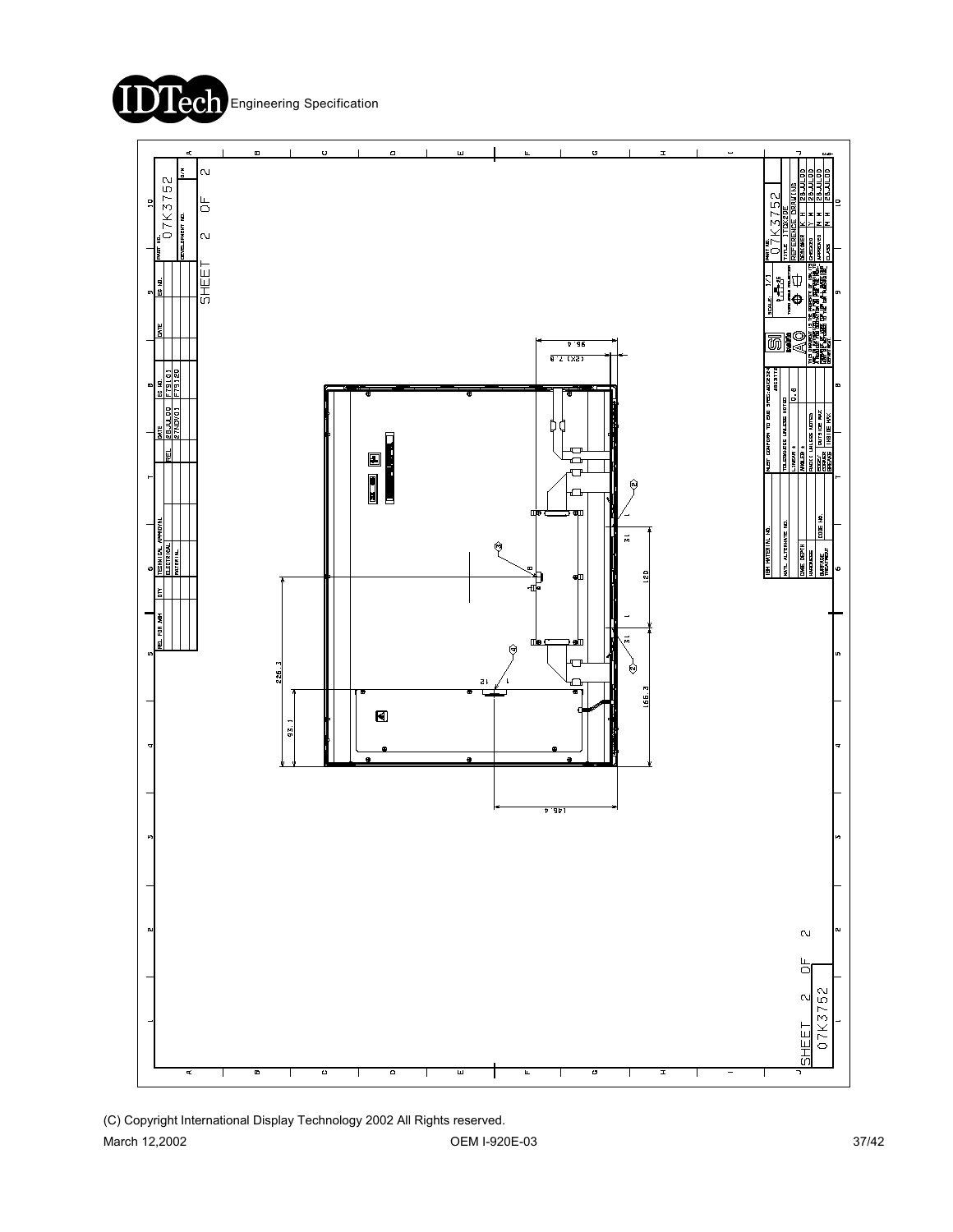

# **12.0 National Test Lab Requirement**

The display module is authorized to Apply the UL Recognized Mark.

### **Conditions of Acceptability**

- This component has been judged on the basis of the required spacings in the Standard for Safety of Information Technology Equipment, Including Electrical Business Equipment, CAN/CSA C22.2 No.950-95 \*UL 1950, Third Edition, including revisions through revision date March 1,1998, which are based on the Fourth Amendment to IEC 950, Second Edition, which would cover the component itself if submitted for Listing.
- The inverter output circuit supplied with this model is a Limited Current Circuit.
- The units are intended to be supplied by SELV.
- The terminals and connectors are suitable for factory wiring only.
- The terminals and connectors have not been evaluated for field wiring.
- ! A suitable Electrical and Fire enclosure shall be provided.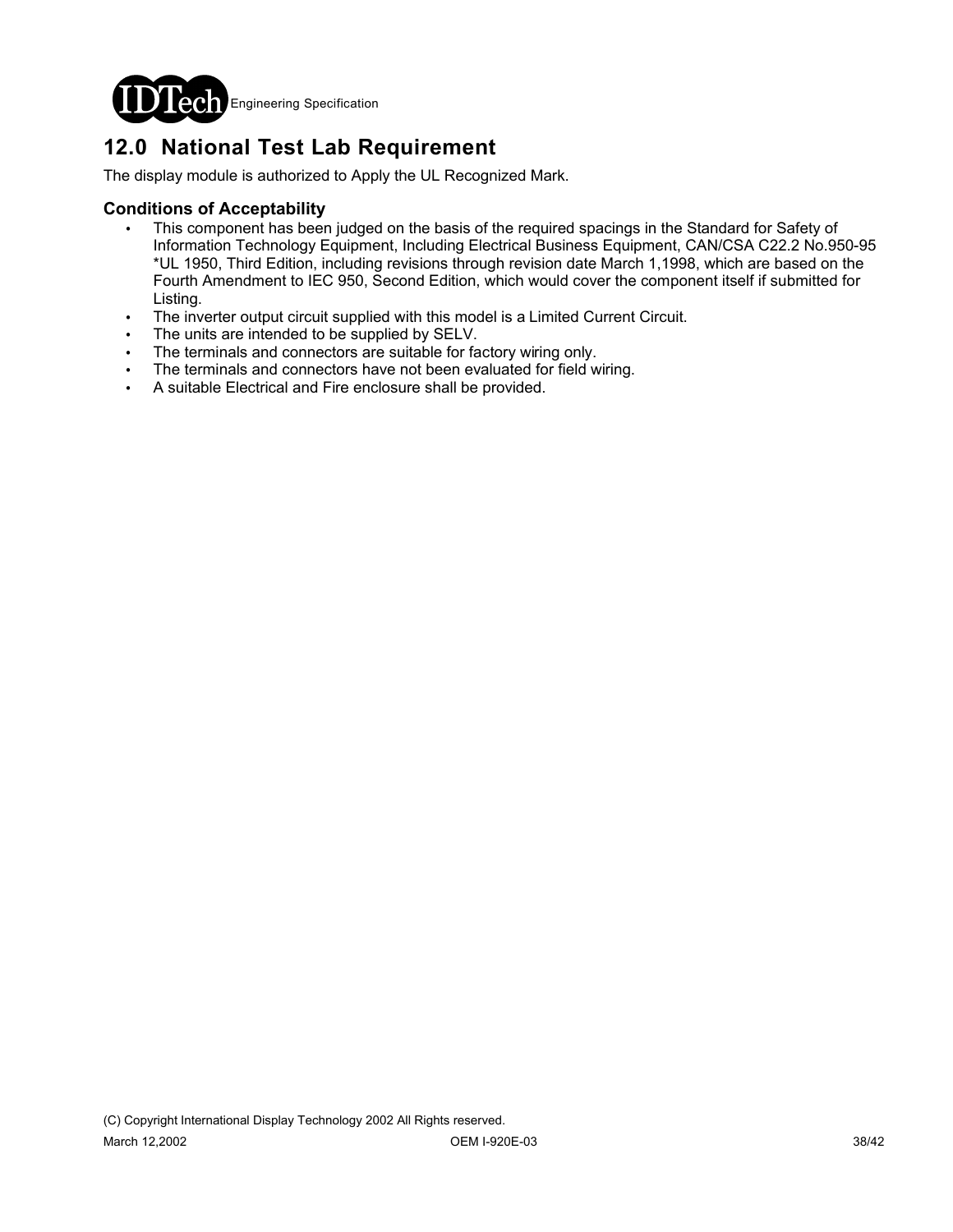

# **13.0 Application Note**

This section describes some outstanding characteristics of ITQX20E module and also describes some design recommendations.

## **13.1 Luminance vs Temperature**

The following chart shows the initial luminace transition coming along with the module temperature.



## **13.2 Design Recommendation**

This chapter describes the recommendation when monitor frame is designed.

### **13.2.1 Recommendations for cooling**

The ITQX20E is a high luminance and high resolution panel and produces some heat. Inadequate cooling can result in damage to the module or the monitor unit.

COOLING FANS ARE STRONGLY RECOMMENDED TO ENSURE CORRECT TEMPERATURE OPERATION.

Because of the large panel size the use of 2 fans is recommended.

The recommended position of the fans is to supplement the normal convective flow. The optimum configuration would be to input cool air at the base of the panel and exhaust hot air at the top. The exact size, position, and flow rates are a function of the monitor enclosure design. Please refere to the maximum operating temperatures of the various components to verify the design.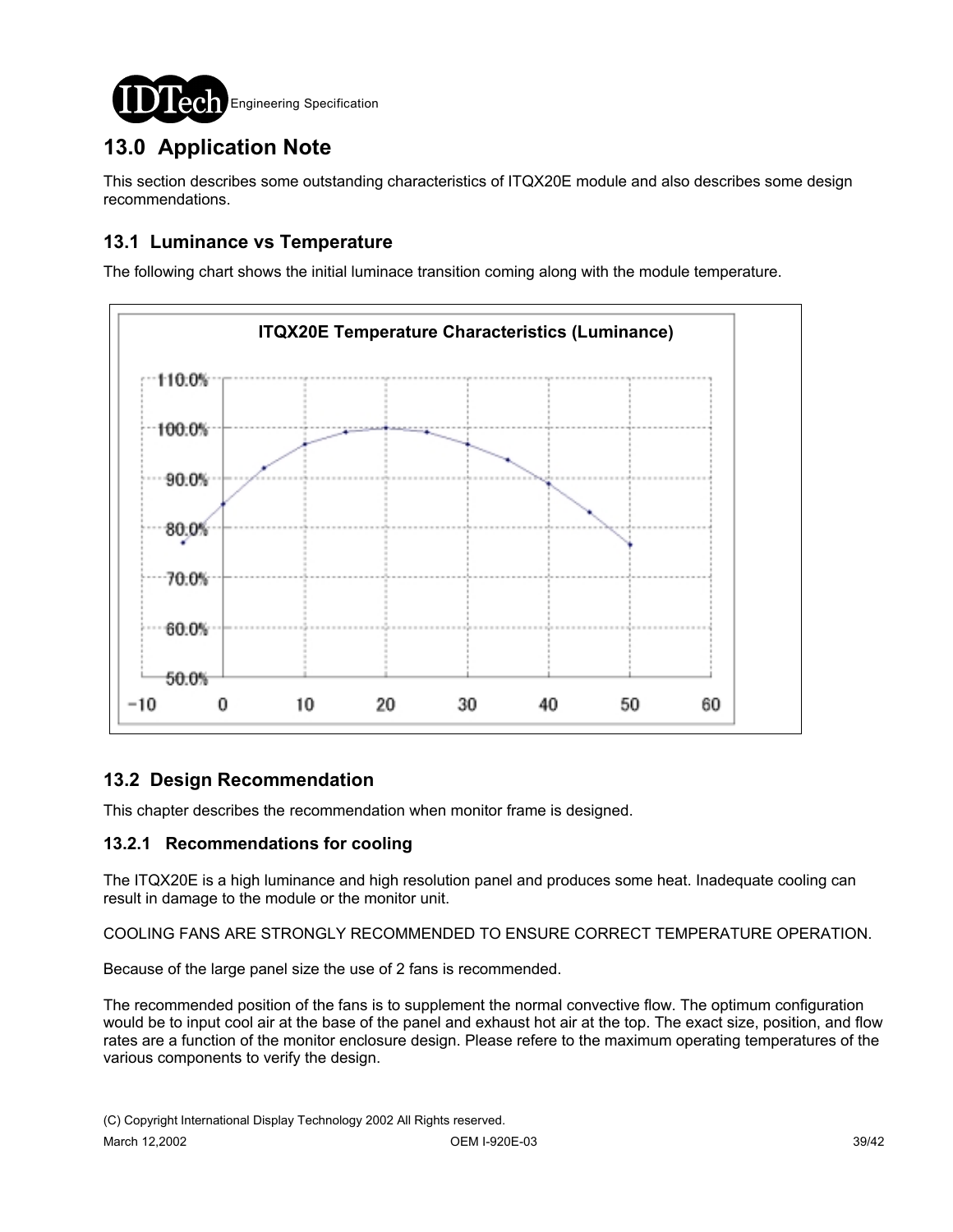

\*\*\* Reference \*\*\*

See the rear side of module below;



- ABSOLUTELY NECESSARY POINTS are next two components. (6) X-DRIVER (Will get very hot.) and

(1) Choke Coil

- Backlight Inverter (2) Transformer

- DC/DC Card (3) Choke Coil

- PCB-X (4), (5) Gate Array

The table below shows the maximum component temperature Spec.

| Component             | Max. Temperature Spec. (degree C) |
|-----------------------|-----------------------------------|
| <b>Gate Array</b>     | 100                               |
| X-Driver              | 85                                |
| Choke Coil(Inverter)  | 105                               |
| Transformer(Inverter) | 100                               |
| Choke Coil(DC/DC)     | 105                               |
| Polarizer(Cell)       | 60                                |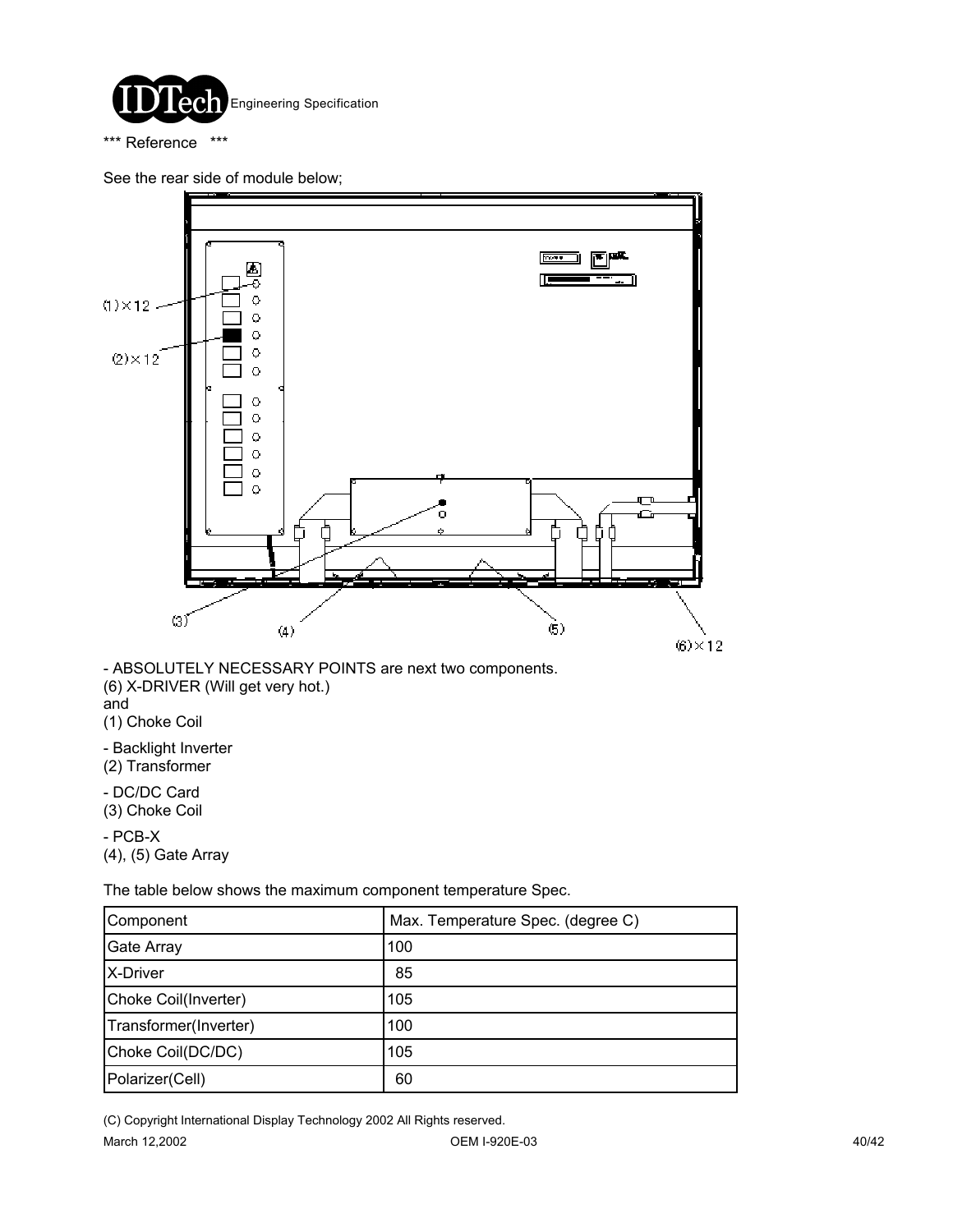

### **13.2.2 Mechanical recommendation for monitor enclosure design.**

This TFT module uses IPS technology to enhance viewing angle, this technology is weak against twisting and bending forces.

These forces cause bad FOS quality, such a un uniformity.

In order to keep original FOS quality, please following instruction at manufacturing and designing.

1. After installation of the TFT Module into an enclosure, do not twist nor bent the TFT Module even momentary.

2. At designing the enclosure, it should be taken into below consideration. otherwise the TFT Module occur uniformity problem.

 2-1. Material of chassis or bracket to mounting TFT module should be hard material, stainless or SECC or SPCC.

Material thickness should be exceeded 1mm.

- 2-2. No bending/ twisting forces are applied to the TFT Module from out side.
- 2-3. No pushing force for EMI grounding using metal fingers or gasket TFT metal bezel, to push glass surface by TFT metal bezel opening edge, is applied to TFT module metal bezel wall.
- 2-4. At designing system front plastic bezel, do not touch and push glass surface to avoid un uniformity.

### **13.2.3 Recommendation of designing monitor which uses ITQX20E for EMC Compliance**

#### **A. Chassis and Frame Ground of Monitor**

- 1. LCD Module should be covered by metal chasis over all except front side. the chasis of the monitor's interface card should be designed as separate parts with the chasis of the LCD module. Holes on the partition wall between the two chasis shold be as small as possible to pass through the cables. The two chassis should be contacted each other with low impedance.
- 2. Monitor's chasis(equal chasis of LCD module)should have the contact with the frame ground of voltage source(Power FG) with low impedance.
- 3. The chasis of LCD module should have the contact with the surrounding of front bezel by finger or something at intervals of less than 1 inch.
- 4. The ground of the monitor's interface card should be contacted with its chasis with low impedance.
- 5. The holes for thermal radiation, on chasis of LCD module or monitor's interface card, should be less than 1 inch in diameter, at intervals of less than 1 inch. We recommend the holes are about 5mm in diameter, at intervals of about 10mm to 15mm.